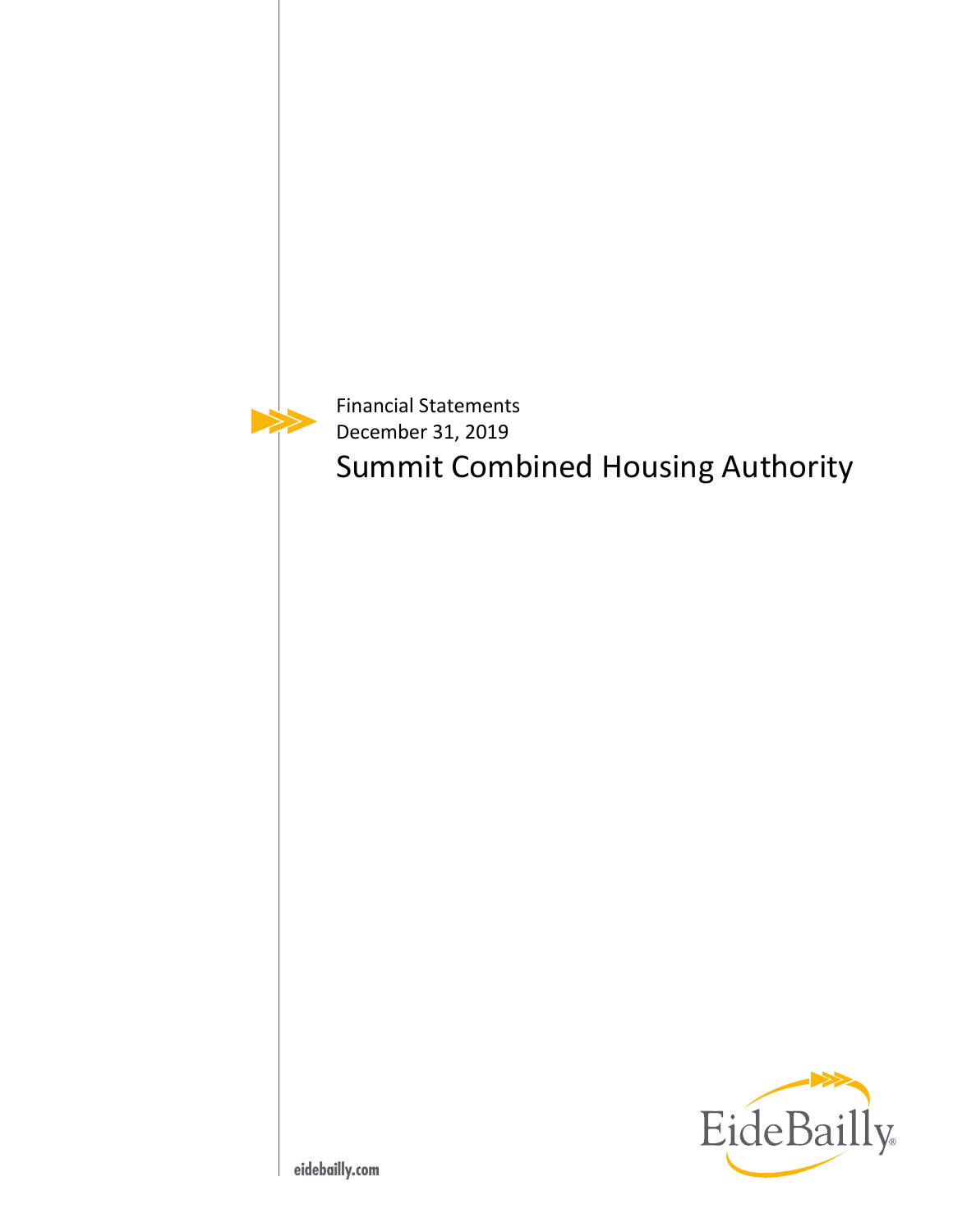| <b>Financial Statements</b>                                                                                                                                                       |  |
|-----------------------------------------------------------------------------------------------------------------------------------------------------------------------------------|--|
| Government-Wide Financial Statements                                                                                                                                              |  |
|                                                                                                                                                                                   |  |
|                                                                                                                                                                                   |  |
| <b>Fund Financial Statements</b>                                                                                                                                                  |  |
|                                                                                                                                                                                   |  |
| Statement of Revenues, Expenditures, and Changes in Fund Balance - Governmental Fund 10<br>Statement of Revenues, Expenditures, and Changes in Fund Balance - Budget and Actual - |  |
|                                                                                                                                                                                   |  |
|                                                                                                                                                                                   |  |
| Statement of Revenues, Expenses, and Changes in Net Position - Proprietary Fund13                                                                                                 |  |
|                                                                                                                                                                                   |  |
|                                                                                                                                                                                   |  |
| Other Supplementary Information                                                                                                                                                   |  |
|                                                                                                                                                                                   |  |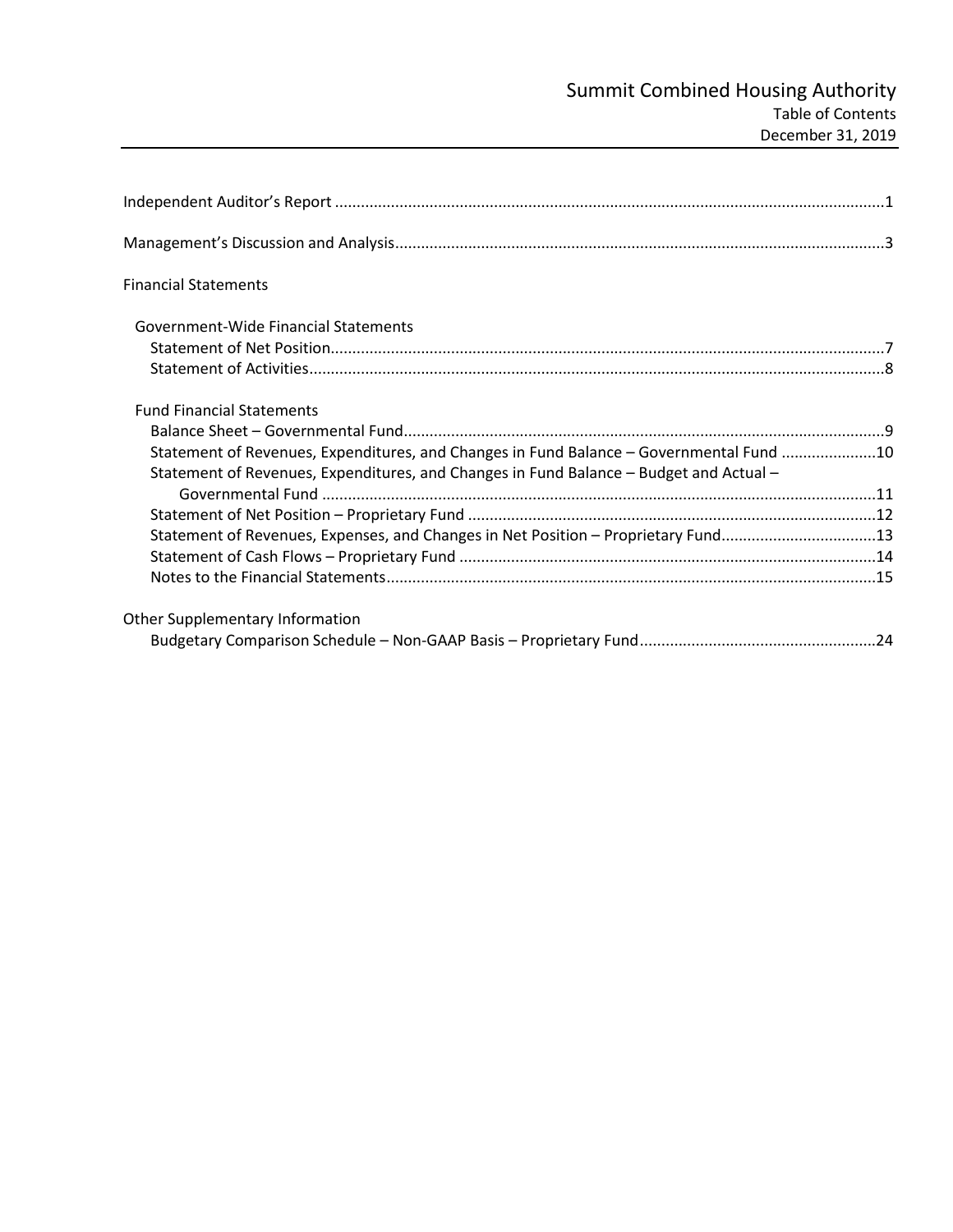

**CPAs & BUSINESS ADVISORS** 

#### **Independent Auditor's Report**

To the Board of Directors of Summit Combined Housing Authority Breckenridge, Colorado

#### **Report on the Financial Statements**

We have audited the accompanying financial statements of the governmental activities, the businesstype activities, and each major fund of Summit Combined Housing Authority (the "Authority") as of and for the year ended December 31, 2019, and the related notes to the financial statements, which collectively comprise the Authority's basic financial statements as listed in the table of contents.

#### **Management's Responsibility for the Financial Statements**

Management is responsible for the preparation and fair presentation of these financial statements in accordance with accounting principles generally accepted in the United States of America; this includes the design, implementation, and maintenance of internal control relevant to the preparation and fair presentation of financial statements that are free from material misstatement, whether due to fraud or error.

#### **Auditor's Responsibility**

Our responsibility is to express opinions on these financial statements based on our audit. We conducted our audit in accordance with auditing standards generally accepted in the United States of America. Those standards require that we plan and perform the audit to obtain reasonable assurance about whether the financial statements are free from material misstatement.

An audit involves performing procedures to obtain audit evidence about the amounts and disclosures in the financial statements. The procedures selected depend on the auditor's judgment, including the assessment of the risks of material misstatement of the financial statements, whether due to fraud or error. In making those risk assessments, the auditor considers internal control relevant to the entity's preparation and fair presentation of the financial statements in order to design audit procedures that are appropriate in the circumstances, but not for the purpose of expressing an opinion on the effectiveness of the entity's internal control. Accordingly, we express no such opinion. An audit also includes evaluating the appropriateness of accounting policies used and the reasonableness of significant accounting estimates made by management, as well as evaluating the overall presentation of the financial statements.

We believe that the audit evidence we have obtained is sufficient and appropriate to provide a basis for our audit opinions.

#### **Opinions**

In our opinion, the financial statements referred to above present fairly, in all material respects, the respective financial position of the governmental activities, business-type activities, and each major fund of the Authority as of December 31, 2019, and the respective changes in financial position, and where applicable, cash flows thereof and the respective budgetary comparison for the General Fund for the year then ended in conformity with accounting principles generally accepted in the United States of America.

**What inspires you, inspires us. | eidebailly.com**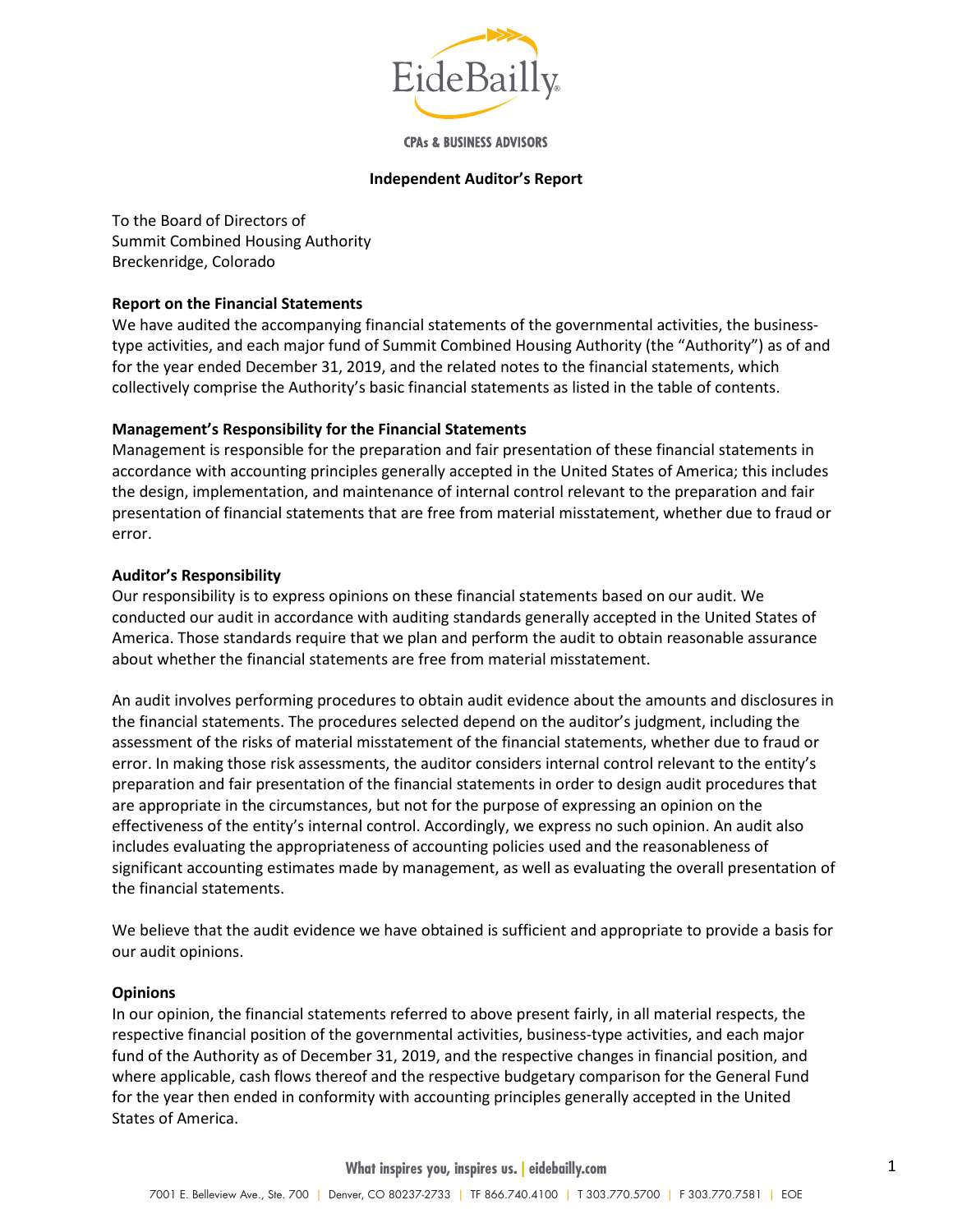#### **Other Matters**

#### *Required Supplementary Information*

Accounting principles generally accepted in the United States of America require that the management's discussion and analysis on pages 3 through 6 be presented to supplement the basic financial statements. Such information, although not a part of the basic financial statements, is required by the Governmental Accounting Standards Board (GASB) who considers it to be an essential part of the financial reporting for placing the basic financial statements in an appropriate operational, economic, or historical context. We have applied certain limited procedures to the required supplementary information in accordance with auditing standards generally accepted in the United States of America, which consisted of inquiries of management about the methods of preparing the information and comparing the information for consistency with management's responses to our inquiries, the basic financial statements, and other knowledge we obtained during our audit of the basic financial statements. We do not express an opinion or provide any assurance on the information because the limited procedures do not provide us with sufficient evidence to express an opinion or provide any assurance.

#### *Other Information*

Our audit was conducted for the purpose of forming opinions on the financial statements that collectively comprise the Authority's basic financial statements. The proprietary fund budgetary comparison schedule is presented for the purpose of additional analysis and is not a required part of the financial statements.

The proprietary fund budgetary comparison schedule is the responsibility of management and was derived from and relates directly to the underlying accounting and other records used to prepare the basic financial statements. Such information has been subjected to the auditing procedures applied in the audit of the basic financial statements and certain additional procedures, including comparing and reconciling such information directly to the underlying accounting and other records used to prepare the basic financial statements or to the basic financial statements themselves, and other additional procedures in accordance with auditing standards generally accepted in the United States of America. In our opinion, the proprietary fund budgetary comparison schedule is fairly stated, in all material respects, in relation to the basic financial statements as a whole.

Ear Sailly LLP

Denver, Colorado September 4, 2020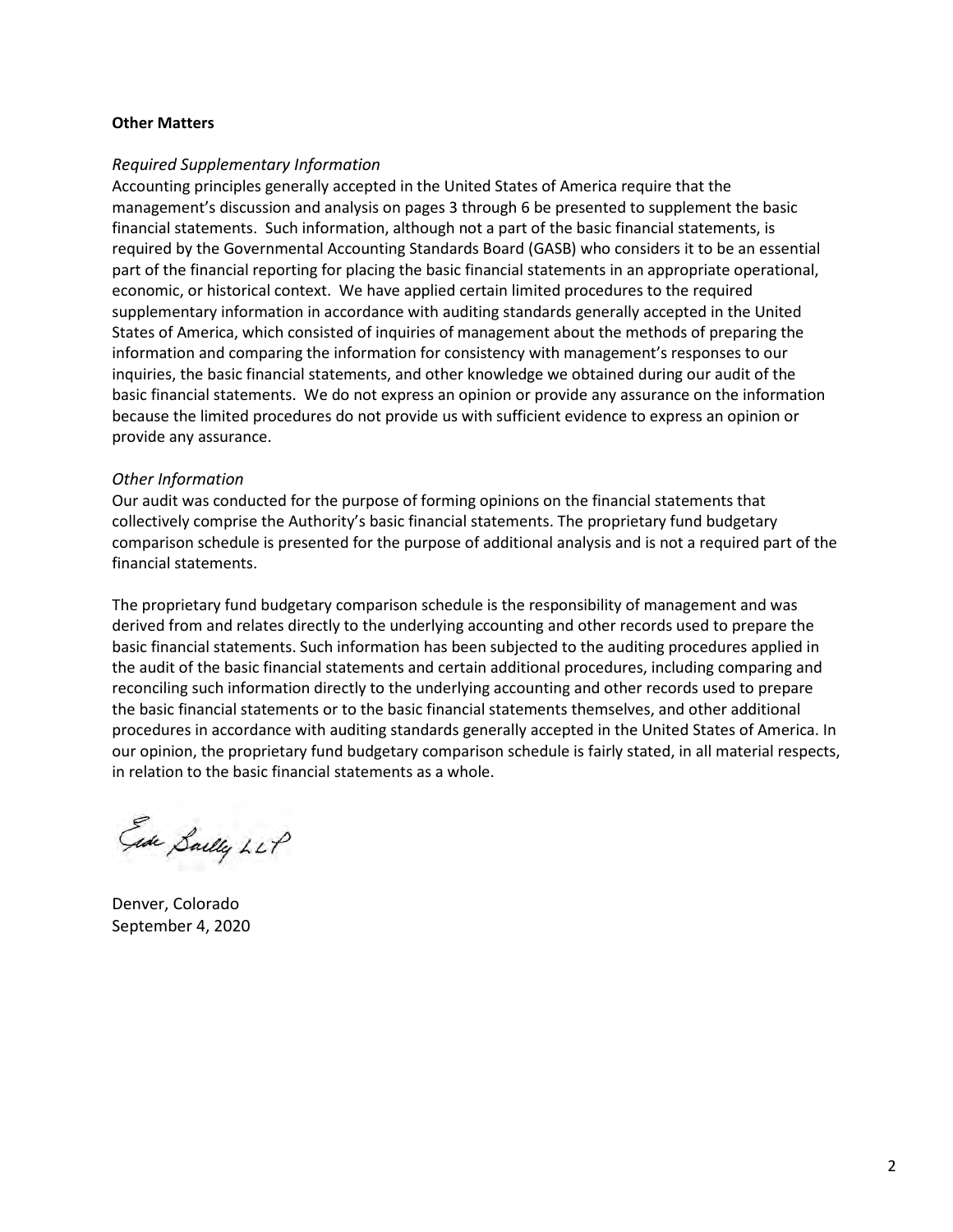#### **Summit Combined Housing Authority Management's Discussion and Analysis**

#### **Introduction:**

Management's Discussion and Analysis is intended to provide the reader and user of our financial statements with a narrative overview of the Authority's financial activities. Management's Discussion and Analysis (MD&A) should be read in conjunction with the Authority's financial statements and notes to the financial statements, beginning on page 7.

#### **Overview of the Financial Statements of the Authority:**

The audited financial statements of the Authority are:

- Statement of Net Position
- Statement of Activities
- Balance Sheet Governmental Fund
- Statement of Revenues, Expenditures, and Changes in Fund Balance Governmental Fund
- Statement of Revenues, Expenditures, and Changes in Fund Balance Budget and Actual Governmental Fund
- Statement of Net Position Proprietary Fund
- Statement of Revenues, Expenses and Changes in Net Position Proprietary Fund
- Statement of Cash Flows Proprietary Fund
- Notes to the Financial Statements

The financial statements of the Authority are presented as a special purpose government engaged in business and government type activities. These financial statements distinguish between the functions of the Authority that will be principally supported by taxes. The functions of the Authority include assisting the jurisdictions and developers with affordable housing developments, policies, and procedures; providing down payment assistance loans to eligible borrowers; selling deed restricted properties; providing community education programs; and monitoring the restrictions of deed restricted properties.

The **Statement of Net Position** is prepared using the full accrual basis of accounting, provides information about what is owned (assets) by the Authority, what is owed (liabilities) by the Authority, and the Authority's equity in its assets (net position). Over time, the comparison of changes in net position may provide a useful method of evaluating whether the financial position of the Authority is improving, deteriorating, or maintaining a status quo.

The **Statement of Activities** provides information about the components – program expenses, program revenue, and general revenue – of the Authority's annual operating activities and how those activities affected net position.

The **Balance Sheet** – **Governmental Fund** presents the financial position of the Authority's fund using the traditional government modified accrual method of accounting, which does not reflect capital assets and debt obligations.

The **Statement of Revenues, Expenditures, and Changes in Fund Balance** – **Governmental Fund** presents the activities of the Authority's fund using the modified accrual method of accounting, which includes expenditures for capital assets and debt service obligations. Additionally, under the modified accrual basis of accounting revenues are recognized to the extent they are considered available and measurable.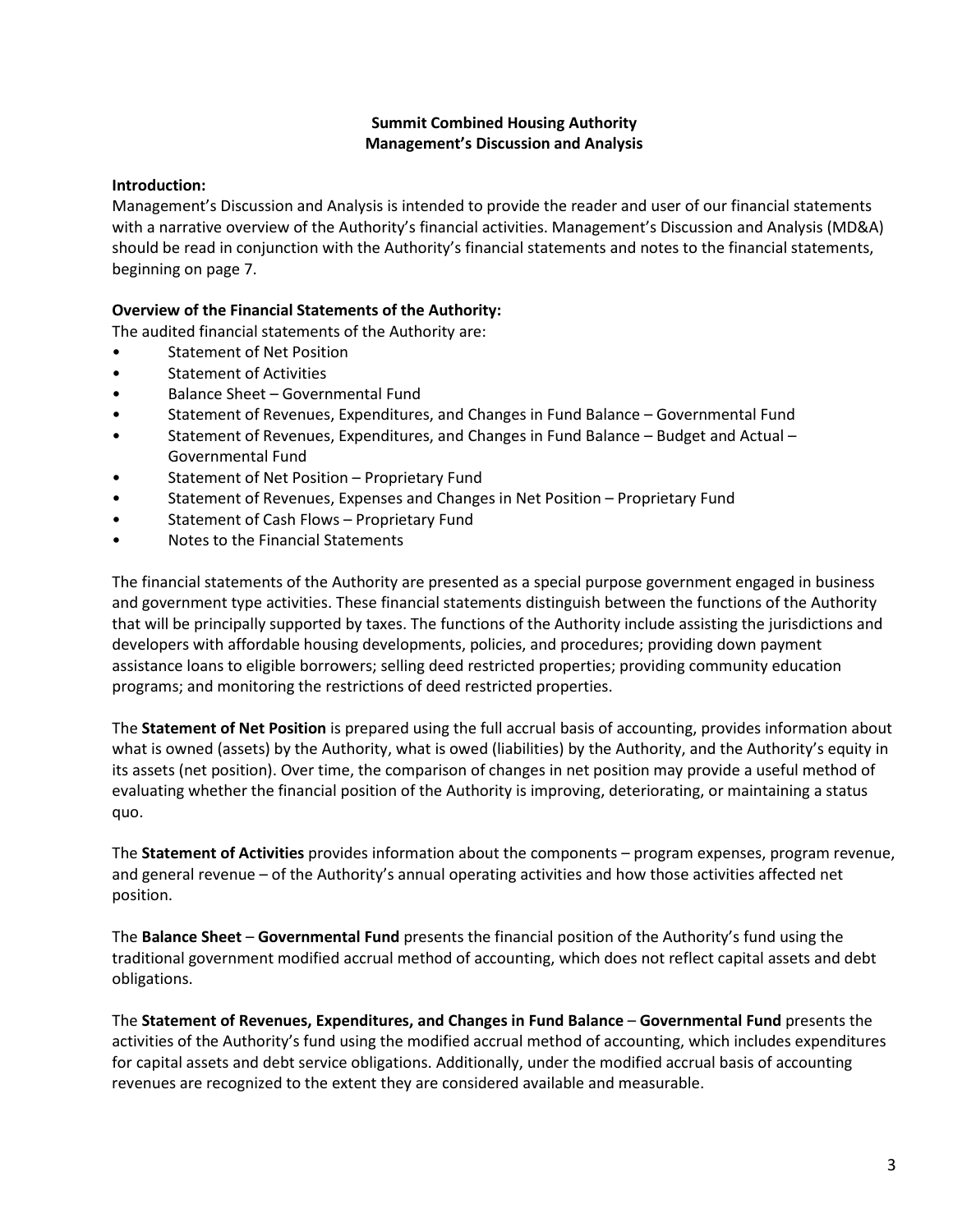The two reconciliations, which accompany these governmental fund statements, provide explanations of the specific differences in these statements as compared to the Statement of Net position and the Statement of Activities.

The **Statement of Revenues, Expenditures, and Changes in Fund Balance – Budget and Actual – Governmental Fund** provides information comparing budgeted revenue and expenditure activities with the actual revenue and expenditure activities. When amended, this will include a comparison of the originally approved budget with the final amended budget.

The **Statement of Net Position - Proprietary Fund; Statement of Revenues, Expenses, and Changes in Net Position - Proprietary Fund; and Statement of Cash Flows - Proprietary Fund** present the financial position and activities of the Loan Program Fund using the accrual method of accounting.

The **Notes to the Financial Statements** provide additional, required disclosures about the Authority, its accounting policies and practices, its financial position and operating activities, and other required information. The information included in these notes is essential to a full understanding of the information contained in the financial statements.

#### **Condensed Comparative Financial Information:**

|                                  | Governmental<br><b>Activities</b> |               |                 | <b>Business-Type</b><br><b>Activities</b> |
|----------------------------------|-----------------------------------|---------------|-----------------|-------------------------------------------|
|                                  | 2019                              | 2018          | 2019            | 2018                                      |
| <b>Current Assets</b>            |                                   |               |                 |                                           |
| Cash and cash equivalents        | \$<br>559,681                     | \$<br>420,864 | \$<br>1,209,352 | \$<br>1,173,987                           |
| Other current assets             | 2,407,208                         | 1,975,003     | 76,072          | 83,591                                    |
|                                  | 2,966,889                         | 2,395,867     | 1,285,424       | 1,257,578                                 |
| Non Current Assets               |                                   |               |                 |                                           |
| Capital assets - net             | 49,507                            | 2,670         |                 |                                           |
| Notes receivable - long term     |                                   |               | 1,139,666       | 1,195,828                                 |
| <b>Total assets</b>              | 3,016,396                         | 2,398,537     | 2,425,090       | 2,453,406                                 |
|                                  |                                   |               |                 |                                           |
| <b>Current Liabilities</b>       | 2,320,857                         | 1,967,805     | 2,946           | 90,865                                    |
| Non current liabilities          | 6,311                             | 5,739         |                 |                                           |
| <b>Total liabilities</b>         | 2,327,168                         | 1,973,544     | 2,946           | 90,865                                    |
| <b>Net Position</b>              |                                   |               |                 |                                           |
| Net investment in capital assets | 49,507                            | 2,670         |                 |                                           |
| Restricted                       | 66,620                            | 88,958        | 2,422,144       | 2,362,541                                 |
| Unrestricted                     | 573,101                           | 333,365       |                 |                                           |
| Total net position               | 689,228                           | 424,993       | 2,422,144       | 2,362,541                                 |

#### **Condensed Statement of Net Position Table A-1**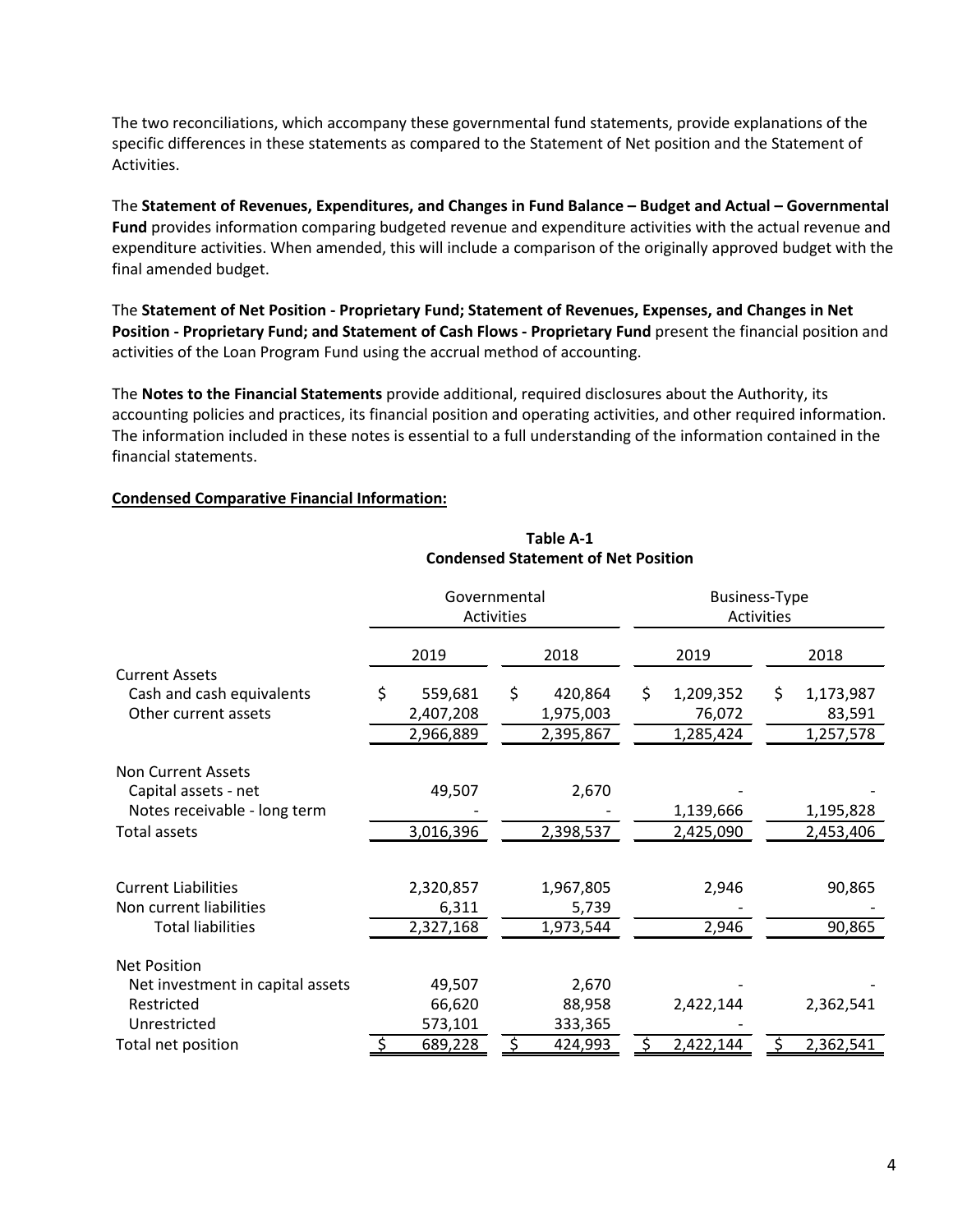#### **Table A-2 Condensed Statement of Activities**

|                                                   |                       | Governmental<br>Activities  | <b>Business-Type</b><br>Activities |                        |  |  |
|---------------------------------------------------|-----------------------|-----------------------------|------------------------------------|------------------------|--|--|
|                                                   | 2019                  | 2018                        | 2019                               | 2018                   |  |  |
| Program expenses<br>Program revenues              | 11,950,916<br>581,353 | 10,444,406<br>S.<br>217,791 | Ş<br>9,751<br>68,861               | \$<br>96,877<br>76,476 |  |  |
| Net program expense                               | 11,369,563            | 10,226,615                  | (59,110)                           | 20,401                 |  |  |
| General revenues                                  | 11,633,798            | 10,193,574                  | 493                                | 157                    |  |  |
| Change in net position                            | 264,235               | (33,041)                    | 59,603                             | (20,244)               |  |  |
| Net position - beginning<br>Net position - ending | 424,993<br>689,228    | 458,034<br>424,993          | 2,362,541<br>2,422,144             | 2,382,785<br>2,362,541 |  |  |

This foregoing information is a summary of the financial information contained in the Authority's financial statements. For more about the information contained in this condensed, comparative financial information, we recommend a close review of the accompanying audited financial statements beginning on page 7.

#### **Discussion of Financial Position and Operating Activities**

Net position at the end of December 2019 was \$689,228 for the governmental activities, \$2,422,144 for the business-type activities and \$3,111,372 for the primary government. In total for the primary government, the change in net position was \$323,838.

In accordance with TABOR requirements, three percent (3%) of the general revenues are restricted for emergencies.

The Authority's total assets are comprised primarily of cash and equivalents, accounts receivable, sales taxes receivable, and notes receivable. The Authority's total liabilities are comprised primarily of accounts payable and sales taxes payable to other governments.

In 2019, program expense exceeded program revenues by \$11,369,563 for the governmental activities. This was offset by net general revenues of \$11,633,798, which resulted in an increase in net position. See page 8 of the accompanying Financial Statements for details of these revenues and expenses.

# **Fund Discussion**

The Governmental Fund – General Fund balance increased from \$428,062 to \$652,344. The fund balance includes \$30,000 for emergencies in accordance with TABOR requirements, \$36,470 restricted for Ophir Mountain, \$150 restricted by donors, and \$3,826 that is nonspendable. The remaining assets and liabilities are comprised of intergovernmental receivables and sales tax revenues to be collected and disbursed in 2020. There is also accounts receivable in the amount of \$66,665 as reimbursements for services performed.

# **General Fund Budgetary Discussion**

Actual revenues for 2019 were \$134,177 less than the final budget. Actual expenditures for 2019 were \$231,885 less than the final budget. See page 11 of the accompanying financial statements for more detail.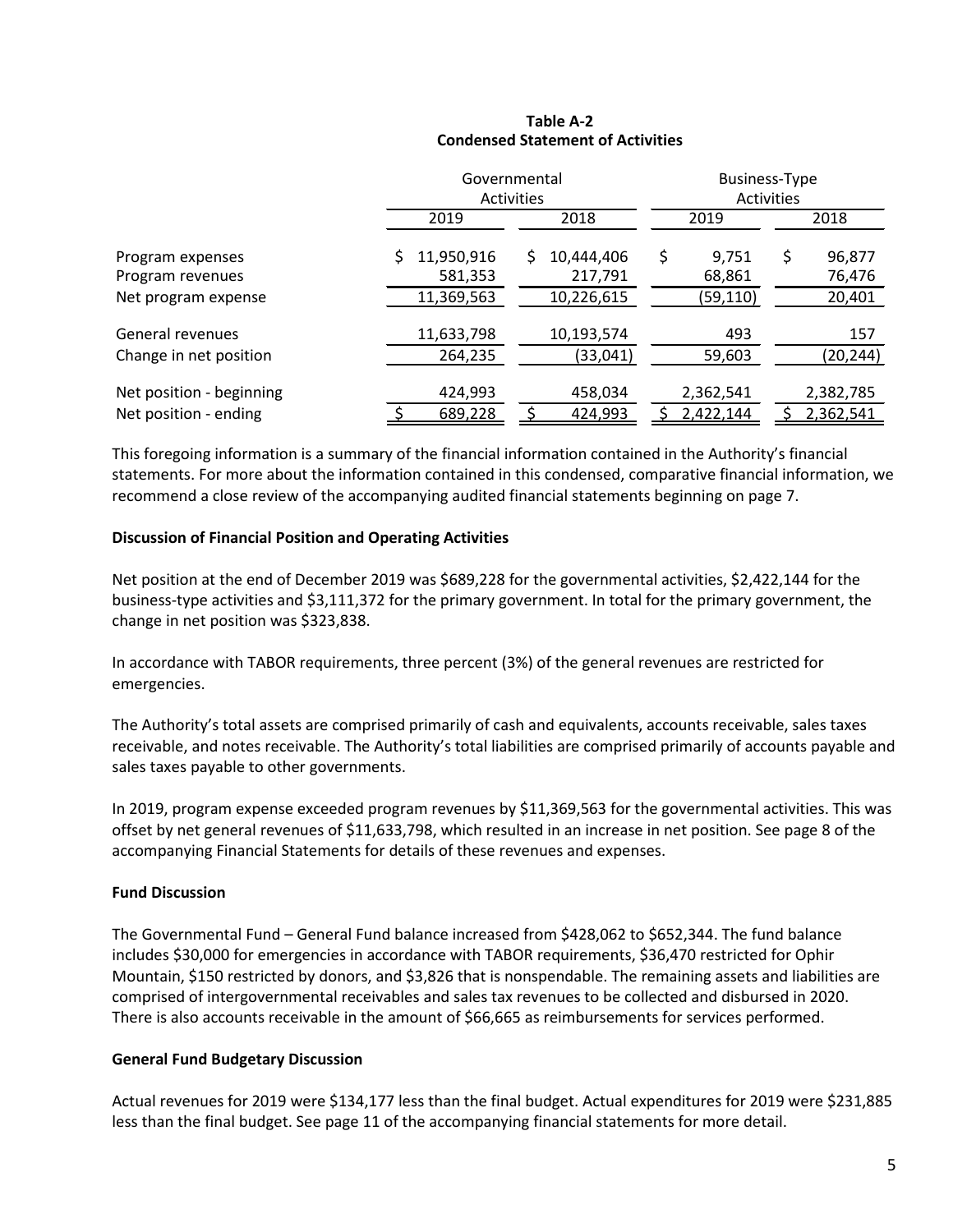#### **Capital Assets and Long-Term Obligations**

**Capital Assets**. The Authority's capital assets consist of fully-depreciated software and leasehold improvements. \$49,507 in leasehold improvements were added, and there were no sales, in 2019. See Note 3 of the Notes to the Financial Statements on page 21.

**Long-term Debt**. The Authority has a contingent liability in the amount of \$250,000 to the Town of Breckenridge relating to the financing of Breckenridge Terrace, LLC in which the Authority borrowed the money from the Town and immediately used those funds to acquire a fifty-percent equity interest in Breckenridge Terrace, LLC. This is payable to the Town of Breckenridge, plus 5% simple interest, only to the extent they are repaid by Breckenridge Terrace, LLC. For additional information see Note 6 of the Notes to the Financial Statements on page 22.

#### **Economic Factors and Next Year's Budget**

Pursuant to an election held in November 2016, for ten years commencing in 2017, the Authority will collect an additional 0.6% sales tax to be used for affordable housing purposes. The Authority will collect and retain a portion of the sales tax and distribute the remainder to the County and the Towns.

As a result of this additional sales tax, the Authority anticipates continued increased development and expects to incur ongoing administrative, legal efforts, and management service costs to assist the jurisdictions and developers with these new developments.

Subsequent to year-end, the Authority has been negatively impacted by the effects of the world-wide coronavirus pandemic. The Authority is closely monitoring its operations, liquidity, and capital resources and is actively working to minimize the current and future impact of this unprecedented situation. As of the date of issuance of these financial statements, the full impact to the Authority's financial position is not known.

# **Requests for Information**.

This financial report is designed to provide a general overview of Summit Combined Housing Authority's finances for all those with an interest in the Authority's finances. Questions concerning any of the information provided in this report, or request for additional information should be addressed to the Authority at PO Box 4760, Frisco, CO 80443.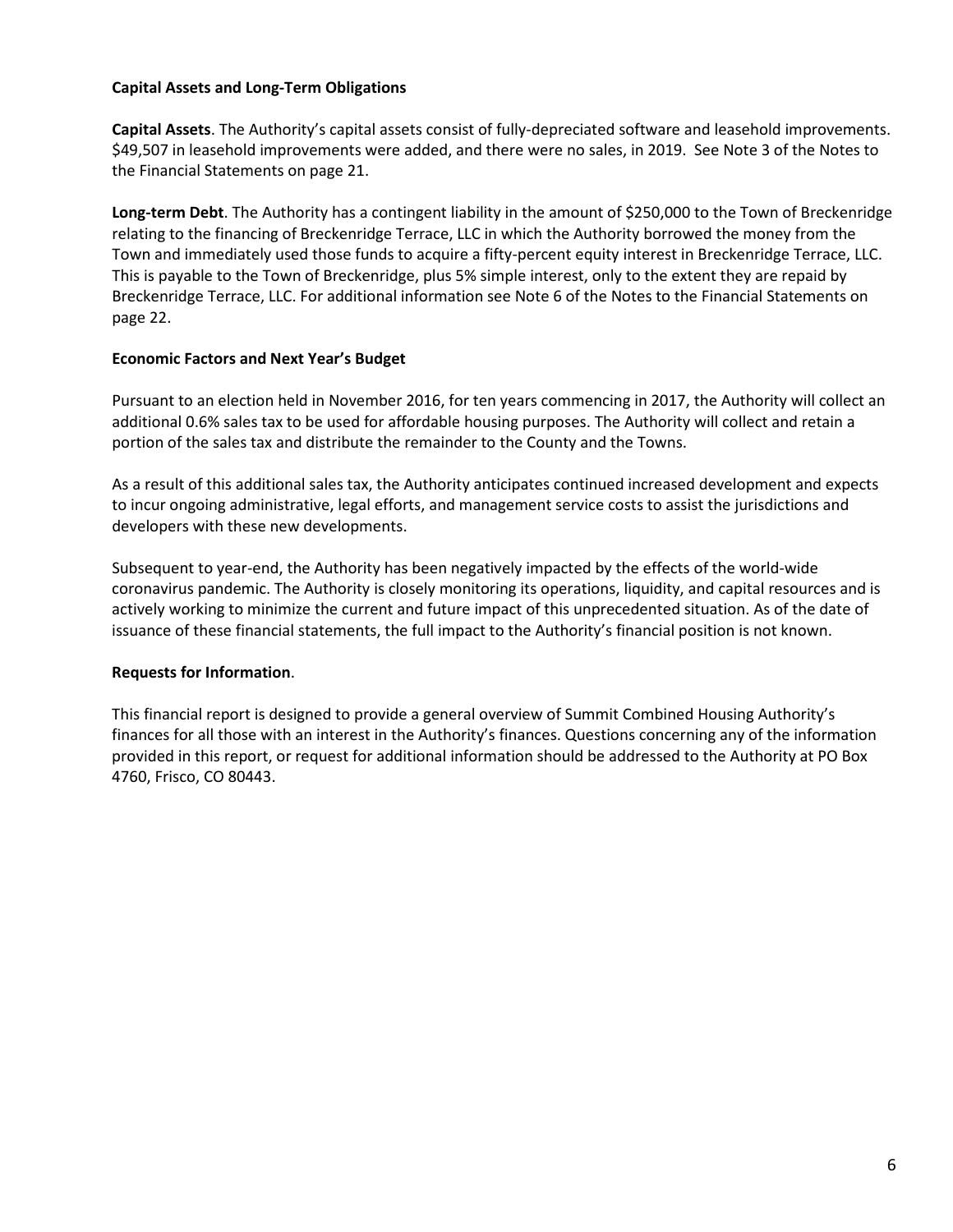# Summit Combined Housing Authority Statement of Net Position December 31, 2019

|                                                             | Governmental<br>Activities | Business-Type<br>Activities | Total           |
|-------------------------------------------------------------|----------------------------|-----------------------------|-----------------|
| Assets                                                      |                            |                             |                 |
| <b>Current Assets</b>                                       |                            |                             |                 |
| Cash and cash equivalents                                   | \$<br>523,211              | \$                          | \$<br>523,211   |
| Cash and cash equivalents - restricted                      | 36,470                     | 1,209,352                   | 1,245,822       |
| Accounts receivable                                         | 66,665                     |                             | 66,665          |
| Taxes receivable                                            | 2,336,717                  |                             | 2,336,717       |
| Prepaid expenses                                            | 3,826                      |                             | 3,826           |
| Interest receivable                                         |                            | 4,940                       | 4,940           |
| Notes receivable, current portion                           |                            | 71,132                      | 71,132          |
| <b>Total assets</b>                                         | 2,966,889                  | 1,285,424                   | 4,252,313       |
| <b>Noncurrent Assets</b>                                    |                            |                             |                 |
| Notes receivable, long-term portion (net)<br>Capital assets |                            | 1,139,666                   | 1,139,666       |
| Depreciable                                                 | 62,857                     |                             | 62,857          |
| Less: Accumulated depreciation                              | (13, 350)                  |                             | (13, 350)       |
| Net capital assets                                          | 49,507                     |                             | 49,507          |
| Total noncurrent assets                                     | 49,507                     | 1,139,666                   | 1,189,173       |
| <b>Total assets</b>                                         | 3,016,396                  | 2,425,090                   | 5,441,486       |
| Liabilities                                                 |                            |                             |                 |
| <b>Current liabilities</b>                                  |                            |                             |                 |
| Accounts payable                                            | 2,309,223                  | 2,946                       | 2,312,169       |
| <b>Accrued liabilities</b>                                  | 5,322                      |                             | 5,322           |
| Accrued compensated absences                                | 6,312                      |                             | 6,312           |
| <b>Total current liabilities</b>                            | 2,320,857                  | 2,946                       | 2,323,803       |
| Noncurrent liabilities                                      |                            |                             |                 |
| Accrued compensated absences                                | 6,311                      |                             | 6,311           |
| Total noncurrent liabilities                                | 6,311                      |                             | 6,311           |
| <b>Total liabilities</b>                                    | 2,327,168                  | 2,946                       | 2,330,114       |
| Net position                                                |                            |                             |                 |
| Net investment in capital assets                            | 49,507                     |                             | 49,507          |
| Restricted for Ophir Mountain                               | 36,470                     |                             | 36,470          |
| Restricted for loan programs                                |                            | 2,422,144                   | 2,422,144       |
| Restricted for grants                                       | 150                        |                             | 150             |
| Restricted for emergencies                                  | 30,000                     |                             | 30,000          |
| Unrestricted                                                | 573101                     |                             | 573,101         |
| Total net position                                          | $\zeta$<br>689,228         | \$<br>2,422,144             | \$<br>3,111,372 |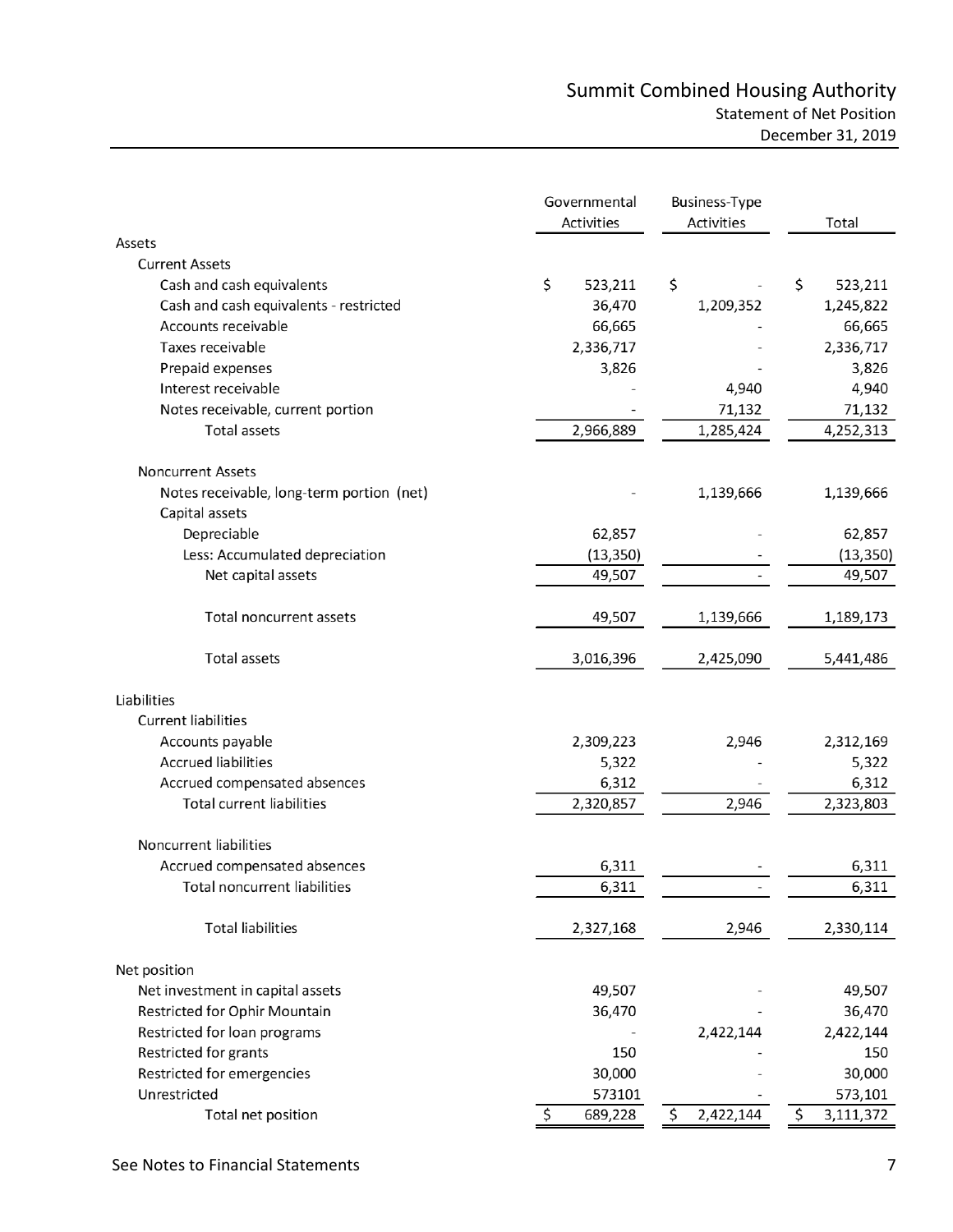|                                      |            | Program Revenues                                                           |         |                            |                                 | Net (Expenses) Revenue and<br>Changes in Net Position |             |                 |  |
|--------------------------------------|------------|----------------------------------------------------------------------------|---------|----------------------------|---------------------------------|-------------------------------------------------------|-------------|-----------------|--|
| Functions / Programs                 | Expenses   | Operating<br>Charges for<br>Grants and<br>Contributions<br><b>Services</b> |         | Governmental<br>Activities | Business-<br>type<br>Activities | Total                                                 |             |                 |  |
| Primary government                   |            |                                                                            |         |                            |                                 |                                                       |             |                 |  |
| <b>Governmental Activities:</b>      |            |                                                                            |         |                            |                                 |                                                       |             |                 |  |
| Housing                              | 11,950,916 | S.                                                                         | 562,723 | S                          | 18,630                          | \$ (11,369,563)                                       | \$          | \$ (11,369,563) |  |
| Total governmental activities        | 11,950,916 |                                                                            | 562,723 |                            | 18,630                          | (11, 369, 563)                                        |             | (11, 369, 563)  |  |
| <b>Business-Type Activities:</b>     |            |                                                                            |         |                            |                                 |                                                       |             |                 |  |
| Loan program                         | 9,751      |                                                                            | 30,706  |                            | 38,155                          |                                                       | 59,110      | 59,110          |  |
| Total business-type activities       | 9,751      |                                                                            | 30,706  |                            | 38,155                          |                                                       | 59,110      | 59,110          |  |
| Total primary government             | 11,960,667 |                                                                            | 593,429 |                            | 56,785                          | (11, 369, 563)                                        | 59,110      | (11, 310, 453)  |  |
| General revenues:                    |            |                                                                            |         |                            |                                 |                                                       |             |                 |  |
| Sales taxes                          |            |                                                                            |         |                            |                                 | 11,632,990                                            |             | 11,632,990      |  |
| Interest income                      |            |                                                                            |         |                            |                                 | 808                                                   | 493         | 1,301           |  |
| Total general revenues and transfers |            |                                                                            |         |                            |                                 | 11,633,798                                            | 493         | 11,634,291      |  |
| Changes in net position              |            |                                                                            |         |                            |                                 | 264,235                                               | 59,603      | 323,838         |  |
| Net position - beginning             |            |                                                                            |         |                            |                                 | 424,993                                               | 2,362,541   | 2,787,534       |  |
| Net position - ending                |            |                                                                            |         |                            |                                 | 689,228                                               | \$2,422,144 | 3,111,372       |  |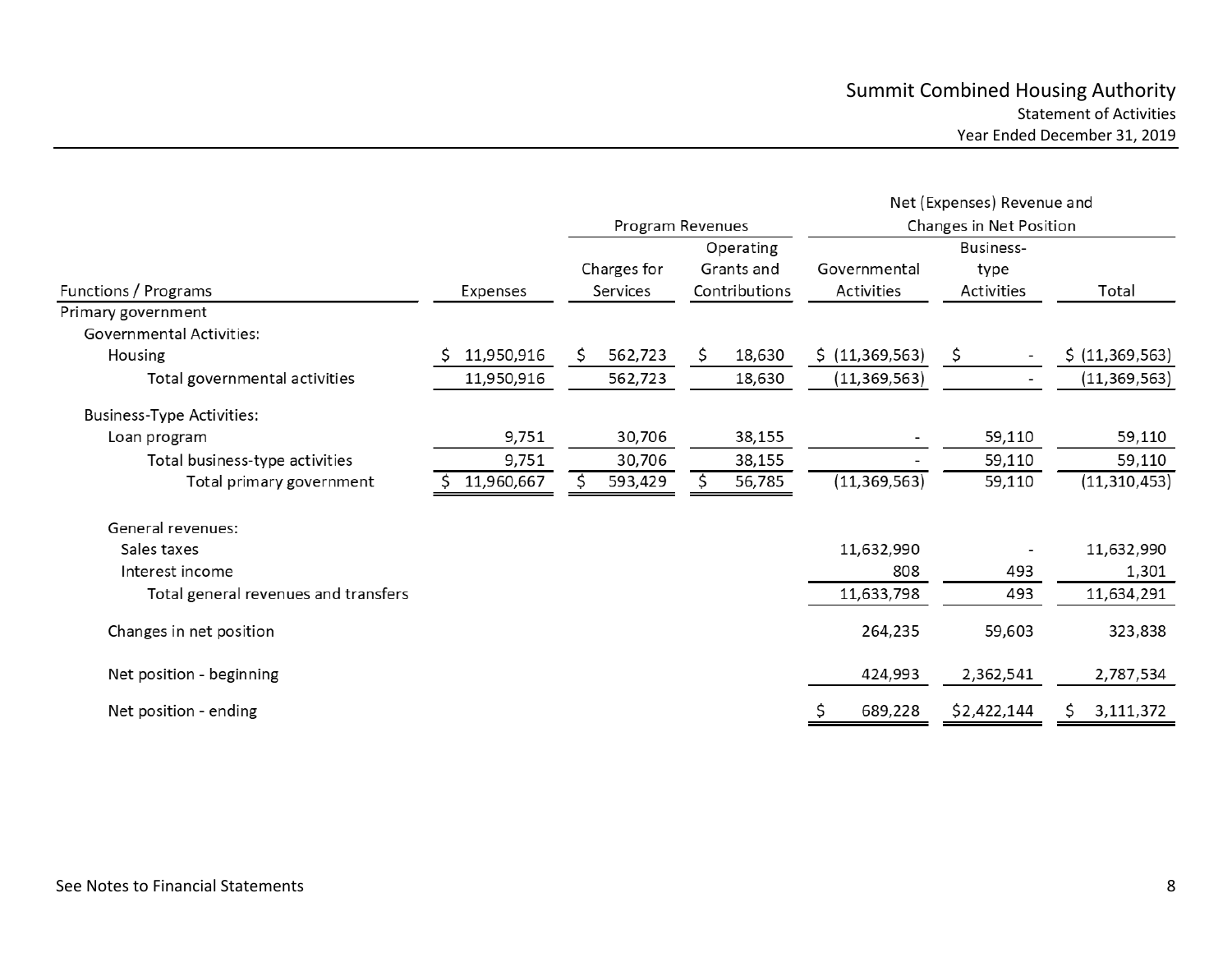|                                                                                                                                                    |    | General   |
|----------------------------------------------------------------------------------------------------------------------------------------------------|----|-----------|
| Assets                                                                                                                                             |    |           |
| Cash and cash equivalents                                                                                                                          | \$ | 523,211   |
| Cash and cash equivalents - restricted                                                                                                             |    | 36,470    |
| Accounts receivable                                                                                                                                |    | 66,665    |
| Taxes receivable                                                                                                                                   |    | 2,336,717 |
| Prepaid expenses                                                                                                                                   |    | 3,826     |
| <b>Total assets</b>                                                                                                                                | \$ | 2,966,889 |
| Liabilities and Fund Balance                                                                                                                       |    |           |
| Liabilities                                                                                                                                        |    |           |
| Accounts payable                                                                                                                                   | \$ | 2,309,223 |
| <b>Accrued liabilities</b>                                                                                                                         |    | 5,322     |
| <b>Total liabilities</b>                                                                                                                           |    | 2,314,545 |
| <b>Fund Balance</b>                                                                                                                                |    |           |
| Nonspendable fund balance - prepaid expenses                                                                                                       |    | 3,826     |
| Restricted - Ophir Mountain                                                                                                                        |    | 36,470    |
| <b>Restricted - Grants</b>                                                                                                                         |    | 150       |
| Restricted - Emergencies                                                                                                                           |    | 30,000    |
| Unassigned                                                                                                                                         |    | 581,898   |
| <b>Total fund balance</b>                                                                                                                          |    | 652,344   |
|                                                                                                                                                    |    |           |
| Total liabilities and fund balance                                                                                                                 | Ş  | 2,966,889 |
| Amounts reported to governmental activities in the statement of net position are different because:                                                |    |           |
| Total fund balances - governmental funds                                                                                                           | \$ | 652,344   |
| Capital assets in government activities are not current financial resources and<br>therefore, are not reported in the funds.                       |    | 49,507    |
| Long-term liabilities including compensated absences are not due and<br>payable in the current year and, therefore, are not reported in the funds. |    | (12, 623) |
| Net position of governmental activities                                                                                                            | \$ | 689,228   |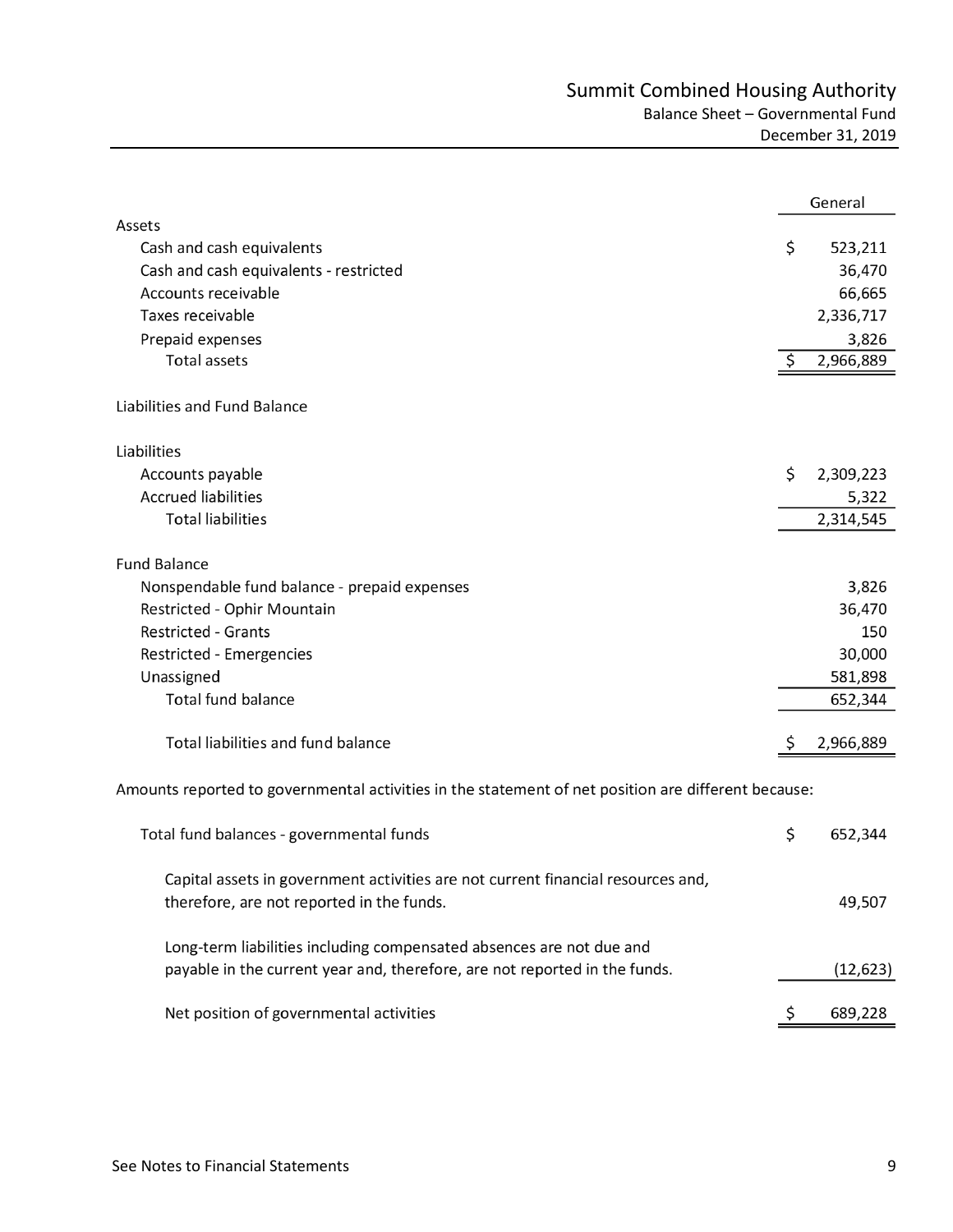# Summit Combined Housing Authority

Statement of Revenues, Expenditures, and Changes in Fund Balance Governmental Fund Year Ended December 31, 2019

|                                                                                                                                                                                                                                                    |     | General    |
|----------------------------------------------------------------------------------------------------------------------------------------------------------------------------------------------------------------------------------------------------|-----|------------|
| Revenues                                                                                                                                                                                                                                           |     |            |
| Sales taxes                                                                                                                                                                                                                                        | \$  | 11,632,990 |
| Intergovernmental                                                                                                                                                                                                                                  |     | 18,630     |
| Charges for services                                                                                                                                                                                                                               |     | 562,723    |
| Interest income                                                                                                                                                                                                                                    |     | 808        |
| Total revenues                                                                                                                                                                                                                                     |     | 12,215,151 |
| Expenditures                                                                                                                                                                                                                                       |     |            |
| Sales tax distributions                                                                                                                                                                                                                            |     | 11,284,471 |
| Sales tax collections fees                                                                                                                                                                                                                         |     | 70,624     |
| Salaries and benefits                                                                                                                                                                                                                              |     | 401,002    |
| Operations                                                                                                                                                                                                                                         |     | 234,772    |
| Total expenditures                                                                                                                                                                                                                                 |     | 11,990,869 |
| Net change in fund balance                                                                                                                                                                                                                         |     | 224,282    |
| Fund balance - beginning                                                                                                                                                                                                                           |     | 428,062    |
| Fund balance - ending                                                                                                                                                                                                                              | \$  | 652,344    |
| Amounts reported for governmental activities in the statement of activities are different because:                                                                                                                                                 |     |            |
| Net change in fund balances - total government funds                                                                                                                                                                                               | \$  | 224,282    |
| Governmental funds report capital outlays as expenditures; however, in the<br>statement of activities the cost of these assets is allocated over their estimated<br>useful lives and reported as depreciation expense. This is the amount by which |     |            |
| depreciation expense exceeded capital outlay in the current period.                                                                                                                                                                                |     | 46,837     |
| The expense associated with accrued vacation is not payable from current financial                                                                                                                                                                 |     |            |
| resources and, therefore, is not recorded in the governmental funds.                                                                                                                                                                               |     | (6,884)    |
| Change in net position - governmental funds                                                                                                                                                                                                        | \$, | 264,235    |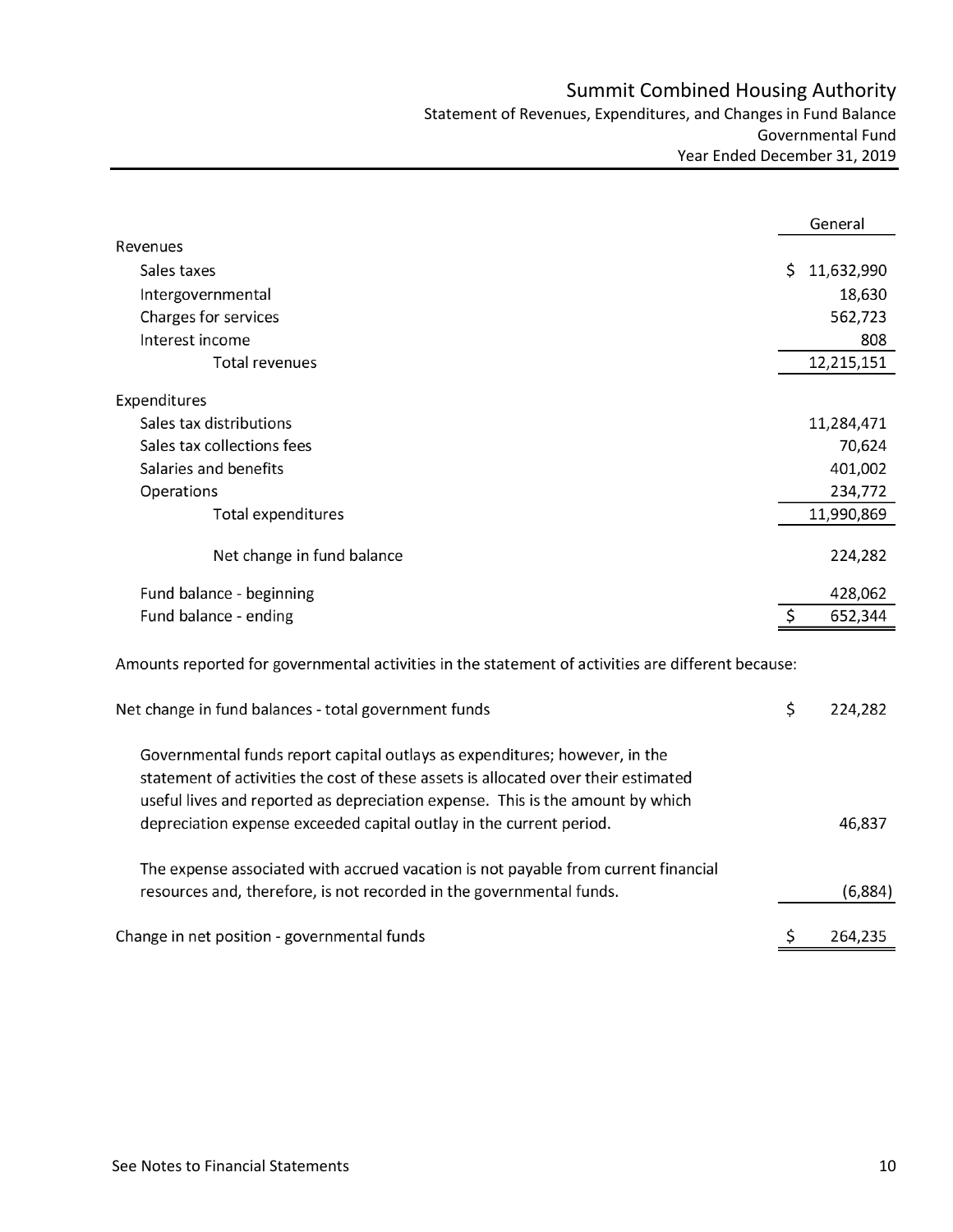# Summit Combined Housing Authority

Statement of Revenues, Expenditures, and Changes in Fund Balance – Budget and Actual Governmental Fund Year Ended December 31, 2019

|                           | Original      | Final         | Actual           | Variances -  |
|---------------------------|---------------|---------------|------------------|--------------|
|                           | <b>Budget</b> | <b>Budget</b> | Amount           | Over (Under) |
| Revenues                  |               |               |                  |              |
| Sales taxes               | \$10,292,267  | \$11,632,990  | 11,632,990<br>Ś. | \$           |
| Intergovernmental         | 17,500        | 17,500        | 18,630           | 1,130        |
| Charges for services      | 698,392       | 698,392       | 562,723          | (135, 669)   |
| Interest income           | 446           | 446           | 808              | 362          |
| <b>Total revenues</b>     | 11,008,605    | 12,349,328    | 12,215,151       | (134, 177)   |
|                           |               |               |                  |              |
| Expenditures              |               |               |                  |              |
| Sales tax distributions   | 9,969,518     | 11,284,471    | 11,284,471       |              |
| Sales tax collection fees | 66,496        | 70,624        | 70,624           |              |
| Salaries and benefits     | 426,054       | 426,054       | 401,002          | (25,052)     |
| Operations                | 441,605       | 441,605       | 234,772          | (206, 833)   |
| Total expenditures        | 10,903,673    | 12,222,754    | 11,990,869       | (231, 885)   |
| <b>Excess of revenues</b> |               |               |                  |              |
| over expenditures         | \$<br>104,932 | \$<br>126,574 | 224,282          | \$<br>97,708 |
| Fund balance - beginning  |               |               | 428,062          |              |
| Fund balance - ending     |               |               | 652,344<br>Ś     |              |
|                           |               |               |                  |              |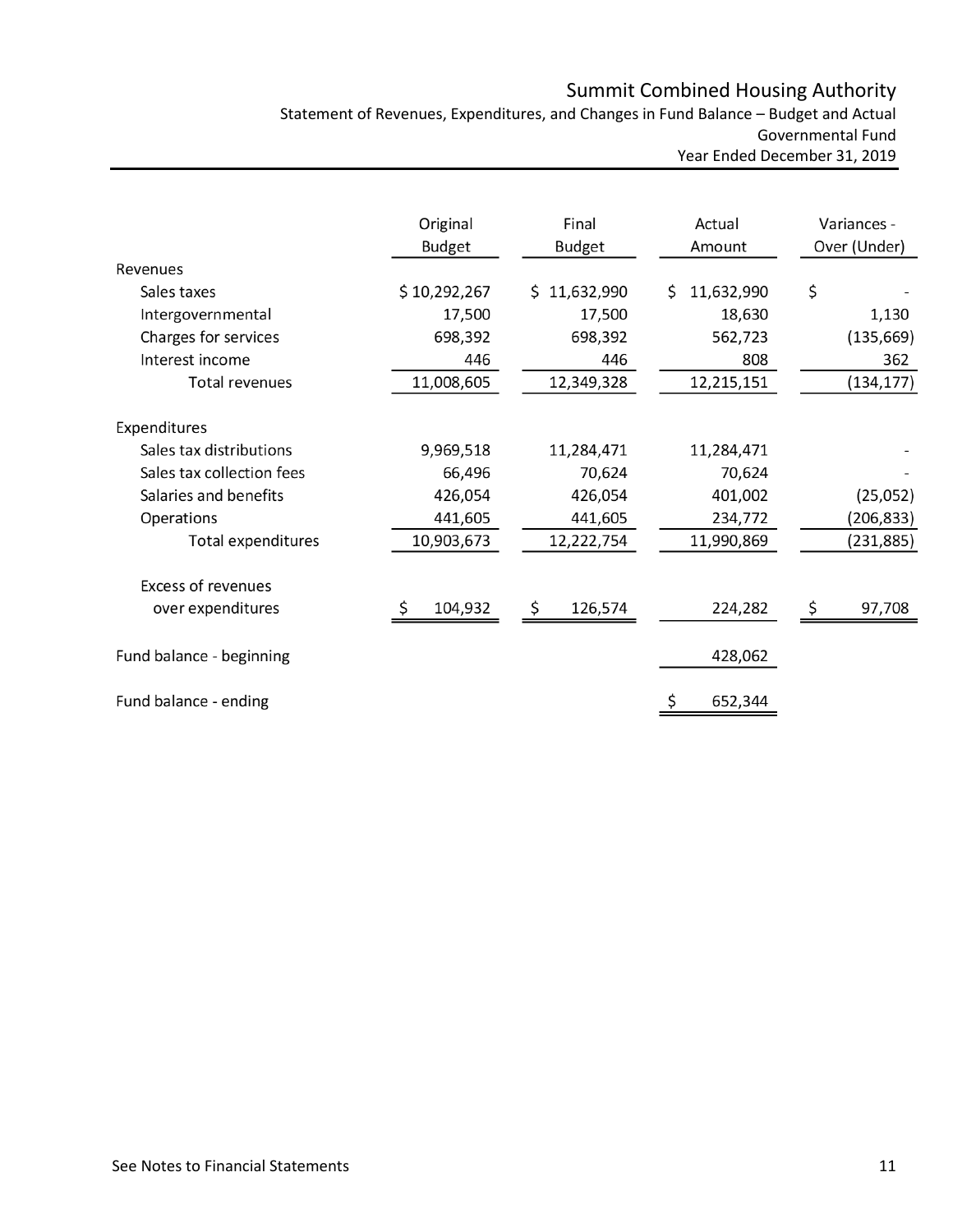# Summit Combined Housing Authority Statement of Net Position

|                                                        | Loan<br>Program |           |
|--------------------------------------------------------|-----------------|-----------|
| Assets                                                 |                 |           |
| <b>Current Assets</b>                                  |                 |           |
| Cash and cash equivalents - restricted                 | \$              | 1,209,352 |
| Interest receivable                                    |                 | 4,940     |
| Notes receivable, current portion                      |                 | 71,132    |
| Total current assets                                   |                 | 1,285,424 |
| Noncurrent assets                                      |                 |           |
| Notes receivable, long term portion (net of allowance) |                 | 1,139,666 |
| <b>Total noncurrent assets</b>                         |                 | 1,139,666 |
| <b>Total assets</b>                                    |                 | 2,425,090 |
| Liabilities                                            |                 |           |
| <b>Current Liabilities</b>                             |                 |           |
| Accounts payable                                       |                 | 2,946     |
| <b>Total current liabilities</b>                       |                 | 2,946     |
| <b>Total liabilities</b>                               |                 | 2,946     |
| Net position                                           |                 |           |
| Restricted for loan programs                           |                 | 2,422,144 |
| Total net position                                     |                 | 2,422,144 |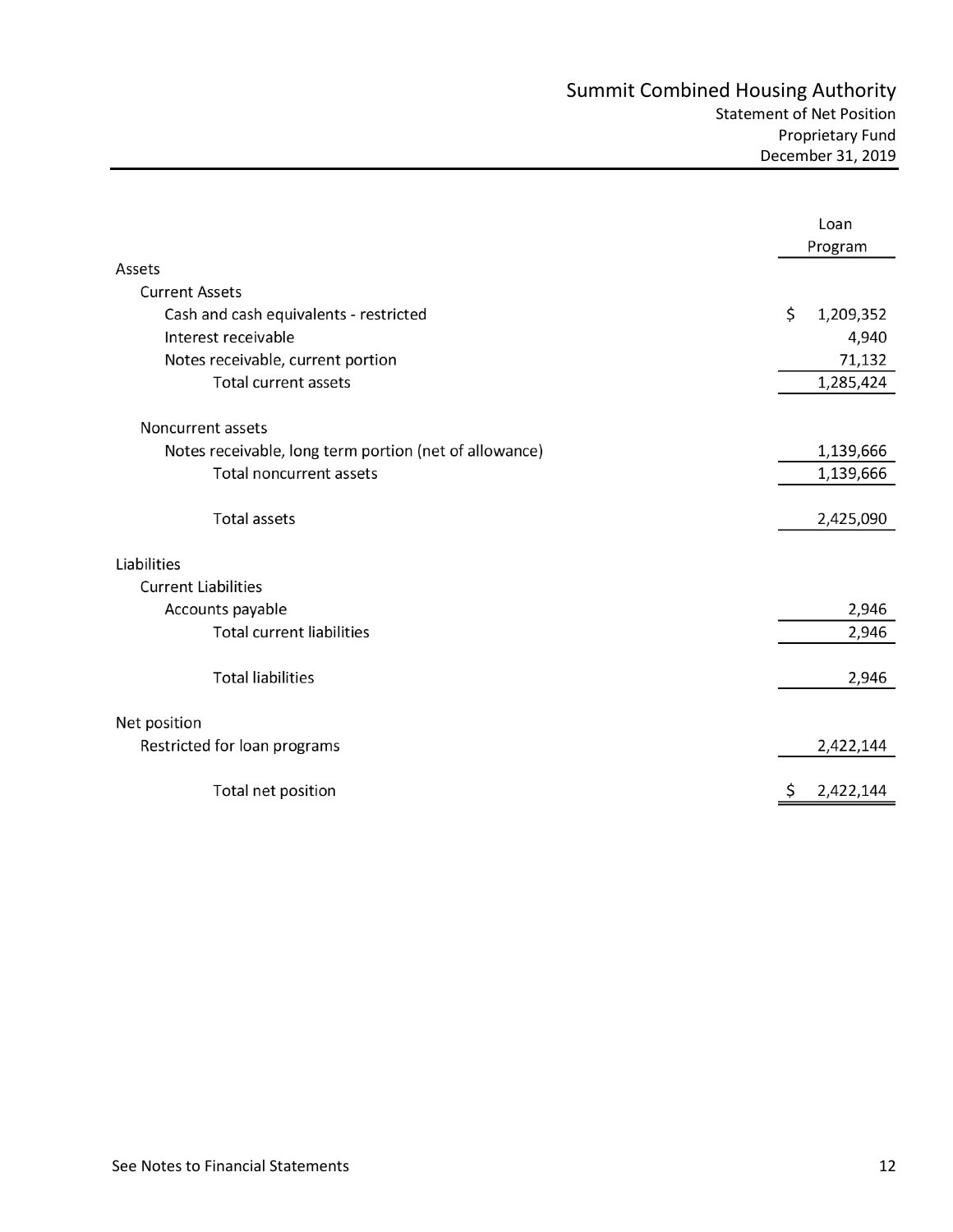# Summit Combined Housing Authority

Statement of Revenues, Expenses, and Changes in Net Position Proprietary Fund Year Ended December 31, 2019

|                              | Loan<br>Program |
|------------------------------|-----------------|
| <b>Operating Revenues</b>    |                 |
| Loan interest and fees       | \$<br>30,706    |
| Grants                       | 38,155          |
| Total operating revenues     | 68,861          |
| <b>Operating Expenses</b>    |                 |
| Loan closeout expense        | 1,236           |
| <b>Bad debt</b>              | 25              |
| Operating expenses           | 8,490           |
| Total operating expenses     | 9,751           |
| Operating income             | 59,110          |
| <b>Nonoperating Revenues</b> |                 |
| Interest income              | 493             |
| Total nonoperating revenues  | 493             |
| Change in net position       | 59,603          |
| Net position, beginning      | 2,362,541       |
| Net position, ending         | \$<br>2,422,144 |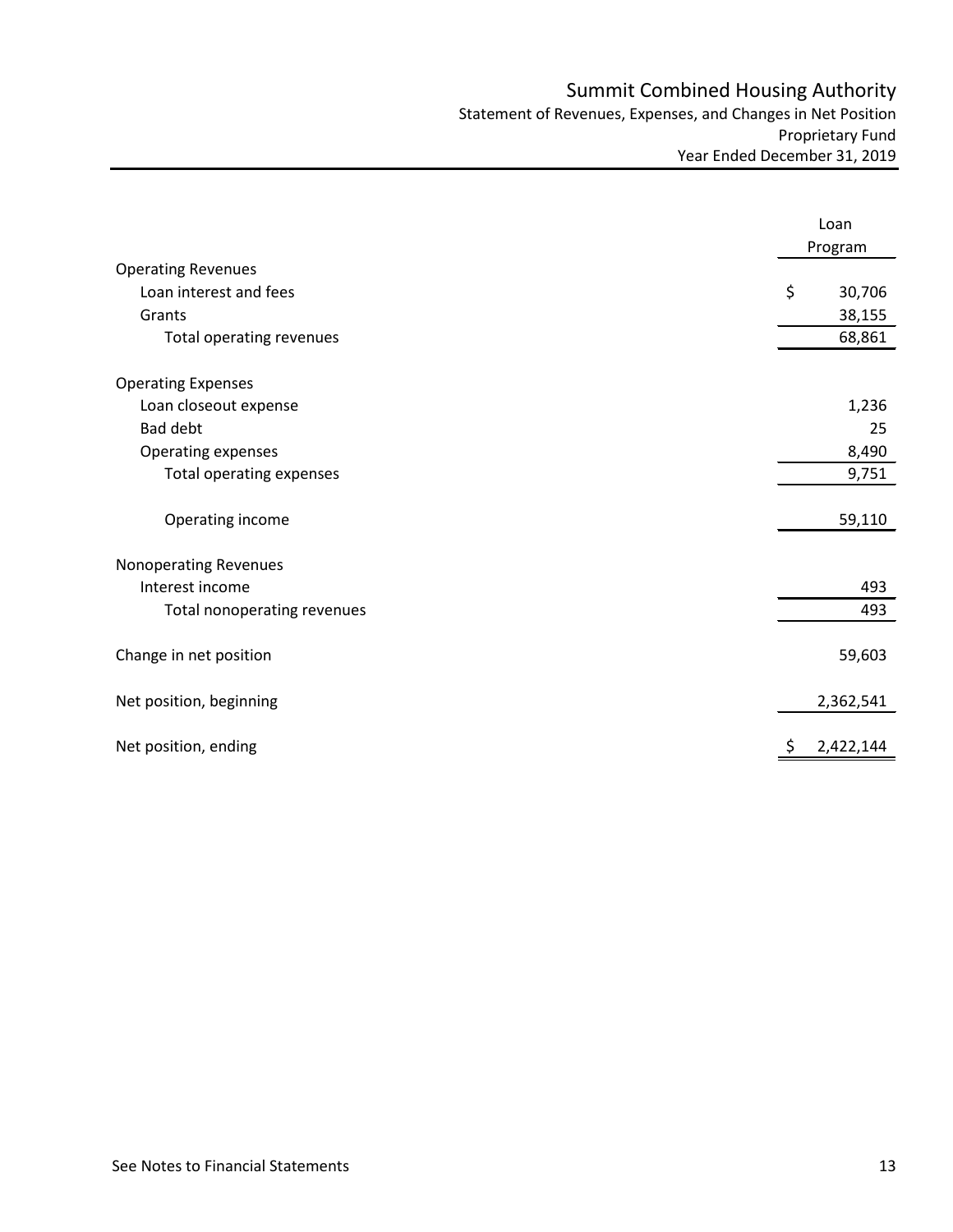|                                                                                             |     | Loan       |
|---------------------------------------------------------------------------------------------|-----|------------|
|                                                                                             |     | Program    |
| Cash Flows From Operating Activities:                                                       |     |            |
| Receipts from borrowers                                                                     | \$  | 221,891    |
| Loans made to borrowers                                                                     |     | (191, 423) |
| Receipts from grantors                                                                      |     | 16,545     |
| Payments made to suppliers                                                                  |     | (9, 726)   |
| Interfund                                                                                   |     | (2, 415)   |
| Net cash provided by operating activities                                                   |     | 34,872     |
| Cash Flows From Investing Activities                                                        |     |            |
| Interest income                                                                             |     | 493        |
| Net cash provided by noncapital financing activities                                        |     | 493        |
| Net change in cash                                                                          |     | 35,365     |
| Cash and cash equivalents, beginning                                                        |     | 1,173,987  |
| Cash and cash equivalents, ending                                                           | \$, | 1,209,352  |
| Reconciliation of Net Operating Income to Net Cash Provided by Operating Activities:        |     |            |
| Net operating income                                                                        | \$  | 59,110     |
| Adjustments to reconcile net operating income to net cash provided by operating activities: |     |            |
| Increase in acounts receivable                                                              |     | (197, 410) |
| Decrease in notes receivable                                                                |     | 63,565     |
| Decrease in interest receivable                                                             |     | 2,531      |
| Increase in interfund payable                                                               |     | (2, 415)   |
| Increase in accounts payable                                                                |     | 109,491    |
| Net cash provided by operating activities                                                   | \$  | 34,872     |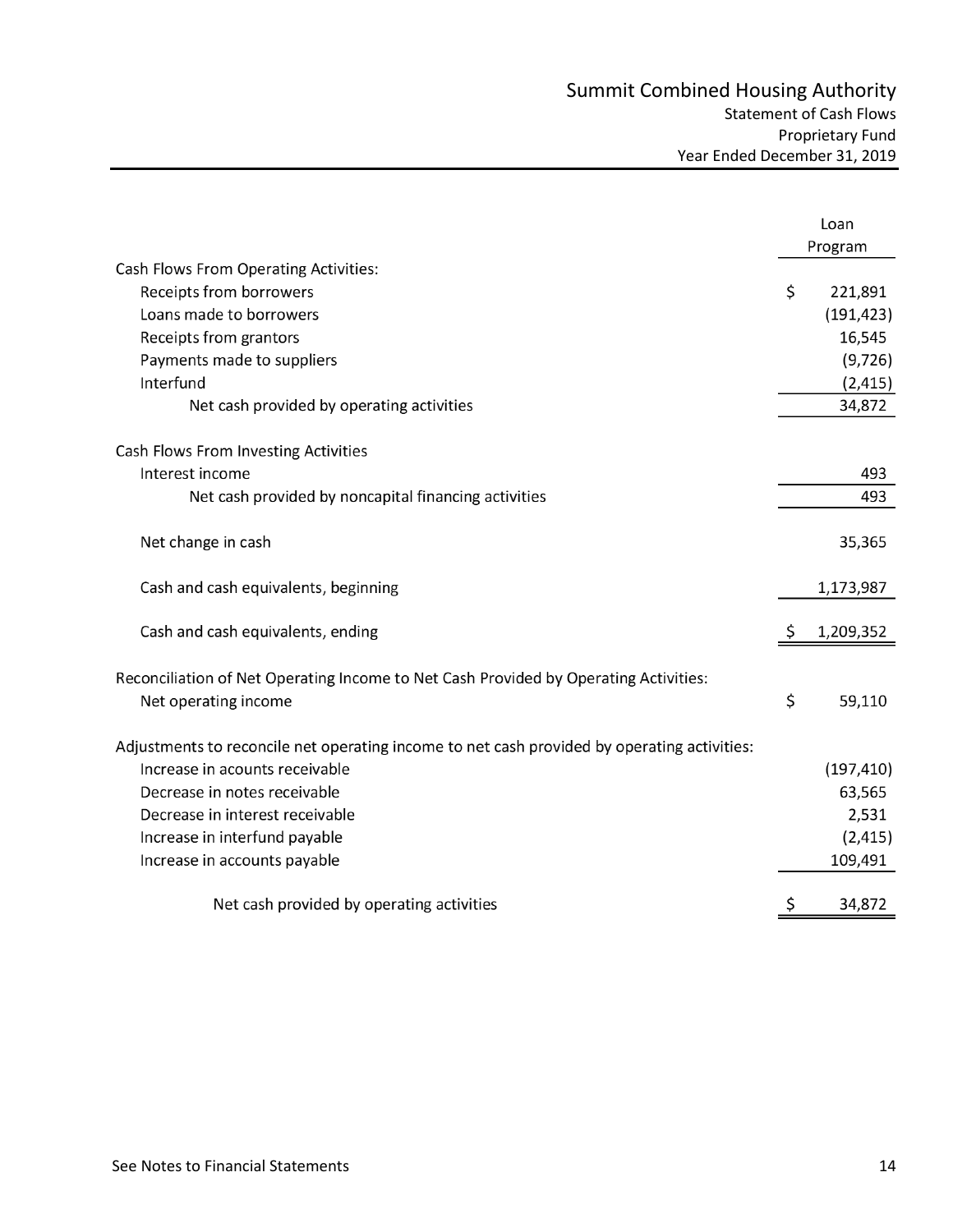# **Note 1 - Summary of Significant Accounting Policies**

The Authority formed in 2006 when Summit County and the towns of Breckenridge, Dillon, Frisco and Silverthorne executed an intergovernmental agreement providing for the establishment of the Summit Combined Housing Authority (the "Authority"), a multijurisdictional housing authority pursuant to Section 29-1- 204.5 of the Colorado Revised Statutes, as amended.

The multijurisdictional plan of the Summit Combined Housing Authority provides for the succession of the Authority to include all rights, privileges, assets, liabilities, obligations and operations of the existing Summit County Housing Authority.

Pursuant to an election held in November 2006, for ten years commencing in 2007, the Authority collects a 0.125% sales and use tax within Summit County and a development impact fee of up to \$2 per square foot of new construction within Summit County to be used for affordable housing purposes. Then, pursuant to an election held in November 2015, the 0.125% sales and use tax was approved to commence January 1, 2017 and continue thereafter as a voter-approved revenue change. The Authority collects and retains a portion of the sales tax and distributes the remainder to the County and the Towns. The County and the Towns collect and retain the use tax and development impact fees.

Additionally, pursuant to an election held in November 2016, for ten years commencing in 2017, the Authority will collect an additional 0.6% sales tax to be used for affordable housing purposes. The Authority collects and retains a portion of the sales tax and distributes the remainder to the County and the Towns.

# **Reporting Entity**

The Governmental Accounting Standards Board (GASB) is the authoritative body and the Authority follows all GASB accounting pronouncements, which provides guidance for determining which governmental activities, organizations, and functions should be included within the financial reporting entity. GASB pronouncements set forth the financial accountability of a governmental organization's elected governing body as the basic criterion for including a possible component governmental organization in a primary government's legal entity. Financial accountability includes, but is not limited to, appointment of a voting majority of the organization's governing body, ability to impose its will on the organization, a potential for the organization to provide specific financial benefits or burdens, and fiscal dependency. The Authority is not financially accountable for any other organization, nor is the Authority a component unit of any other primary governmental entity.

#### **Management Agreement**

The Authority has a management agreement with Summit County for contracted services. Under the terms of the agreement, the Authority contracts for salaries and benefits. The contracted services have been classified as functional expenses in the financial statements.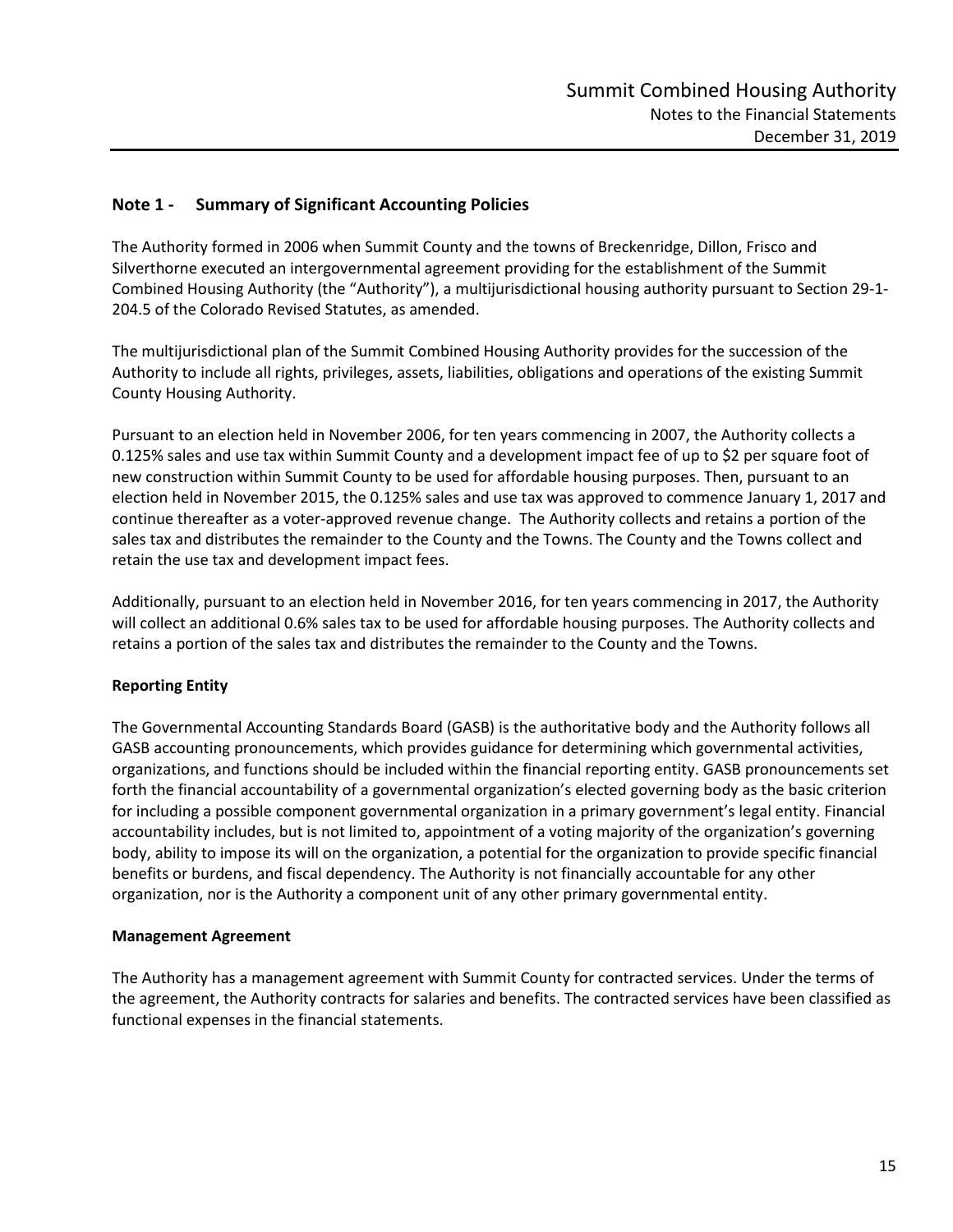#### **Basis of Presentation**

The Authority's basic financial statements consist of government-wide statements, including a statement of net position and a statement of activities, and fund financial statements which provide a more detailed level of information.

#### **Government-wide and Fund Financial Statements**

The statement of net position and the statement of activities display information about the Authority as a whole. These statements include the financial activities of the primary government.

The statement of net position presents the financial position of the governmental and proprietary fund activities at the end of the year. The statement of activities presents a comparison between program expenses and the program revenue for each program or function of the primary government activities. Program expenses are those that are specifically associated with a service, program, or department; and therefore, clearly identifiable to a particular function. Program revenue includes charges paid by the recipient of the goods or services offered by the program, as well as grants and contributions that are restricted to meeting the operational or capital requirements of a particular program. Revenues which are not classified as program revenue are presented as general revenue of the Authority, with certain limited exceptions. The comparison of program expenses with program revenue identifies the extent to which each function is self- financing or draws from the general revenue of the Authority.

#### **Fund Accounting**

During the year, the Authority segregates transactions related to certain Authority functions or activities into separate funds in order to aid financial management and to demonstrate legal compliance. Fund financial statements are designed to present financial information of the Authority at this more detailed level. The focus of governmental fund financial statements is on major funds.

The accounts of the Authority are organized on the basis of funds, each of which is considered a separate accounting entity. Fund types used by the Authority are the General Fund which is the only governmental fund and the Loan Program Fund which is the only enterprise fund.

#### **Measurement Focus, Basis of Accounting, and Financial Statement Presentation**

#### *Government-wide Financial Statements*

The government-wide financial statements are prepared using the economic resources measurement focus. All assets and liabilities associated with the operation of the Authority are included in the statement of net position.

#### *Fund Financial Statements*

All governmental funds are accounted for using a flow of current financial resources measurement focus. With this measurement focus, only current assets and current liabilities generally are included on the balance sheet and only revenues that are available within 60 days are recorded in the Statement of Revenues, Expenditures and Changes in Fund Balance.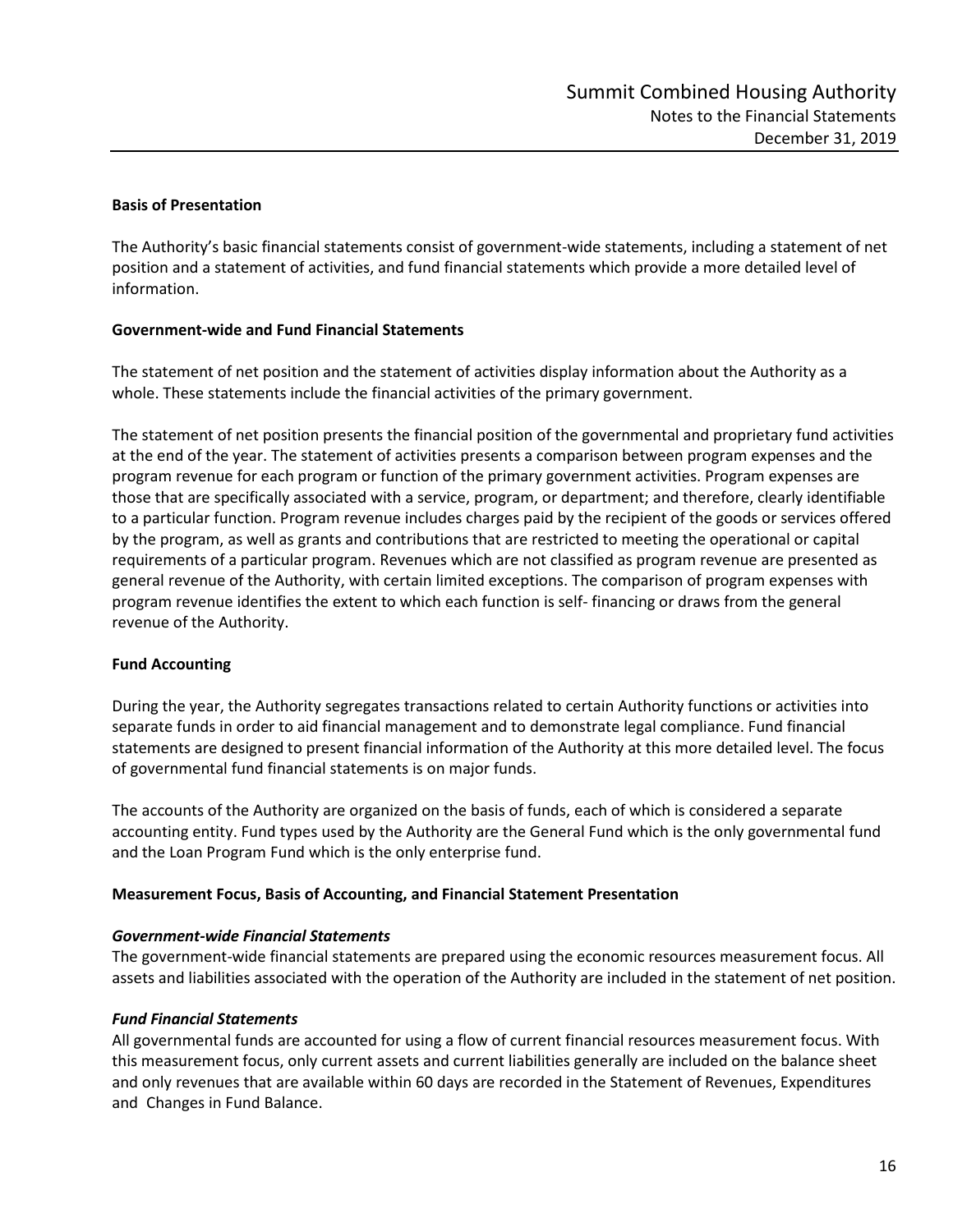The Statement of Revenues, Expenditures, and Changes in Fund Balance reports on the sources (revenue and other financing sources) and uses (expenditures and other financing uses) of current financial resources. This approach differs from the manner in which the governmental activities of the government-wide financial statements are prepared. Governmental fund financial statements therefore include a reconciliation with brief explanations to better identify the relationship between the government-wide statements and the statements for the governmental fund.

Enterprise funds are accounted for using the economic resources measurement focus and the accrual basis of accounting. Revenues are recognized when they are earned, and expenses are recorded when incurred. Depreciation is computed and recorded as an operating expense. Expenditures for capital outlay are recognized as increases in capital assets. Retirement of bonds is recorded as a reduction of liabilities.

In the fund financial statements, the Authority reports the following major funds:

General Fund – The General Fund is the general operating fund of the Authority. It is used to account for all financial activities except those required to be accounted for in another fund.

Loan Program Fund – The Authority utilizes grant funding to provide loans to qualified homeowners for down payment assistance. The Loan Program Fund is an enterprise fund.

#### *Revenue*

Revenue resulting from exchange transactions, in which each party gives and receives essentially the same value, is recorded on the accrual basis, when the exchange takes place. On a modified accrual basis, revenue is recorded in the fiscal year in which the resources are both measurable and available to finance expenditures of the fiscal period, which is typically within sixty days of realization. Program revenues consist of revenues that are associated with the issuance and maintenance of the loan portfolios, management of jurisdiction-owned rental properties, community education programs, and the sale and monitoring of deed restricted properties.

Non-exchange transactions, in which the Authority receives value without directly giving value in return, include sales taxes, grants, entitlements, and donations. Revenue from sales tax is recognized in the fiscal year for which the taxes are collected by the vendor. Revenue from grants, entitlements, and donations is recognized in the fiscal year in which all eligibility requirements have been satisfied. On a modified accrual basis, revenue from non-exchange transactions must also be available before it can be recognized.

# *Expenses/Expenditures*

On the accrual basis of accounting, expenses are recognized at the time they are incurred. The measurement focus of governmental fund accounting is on decreases in net financial resources (expenditures) rather than expenses. Expenditures are generally recognized in the accounting period in which the fund liability is incurred, if measurable. Allocations of costs, such as depreciation and amortization, are not recognized in governmental funds.

# **Assets and Liabilities**

Cash and cash equivalents – The Authority's cash and cash equivalents are considered to be cash on hand, demand deposits, and short-term investments with maturities of 90 days or less at the date of their acquisition.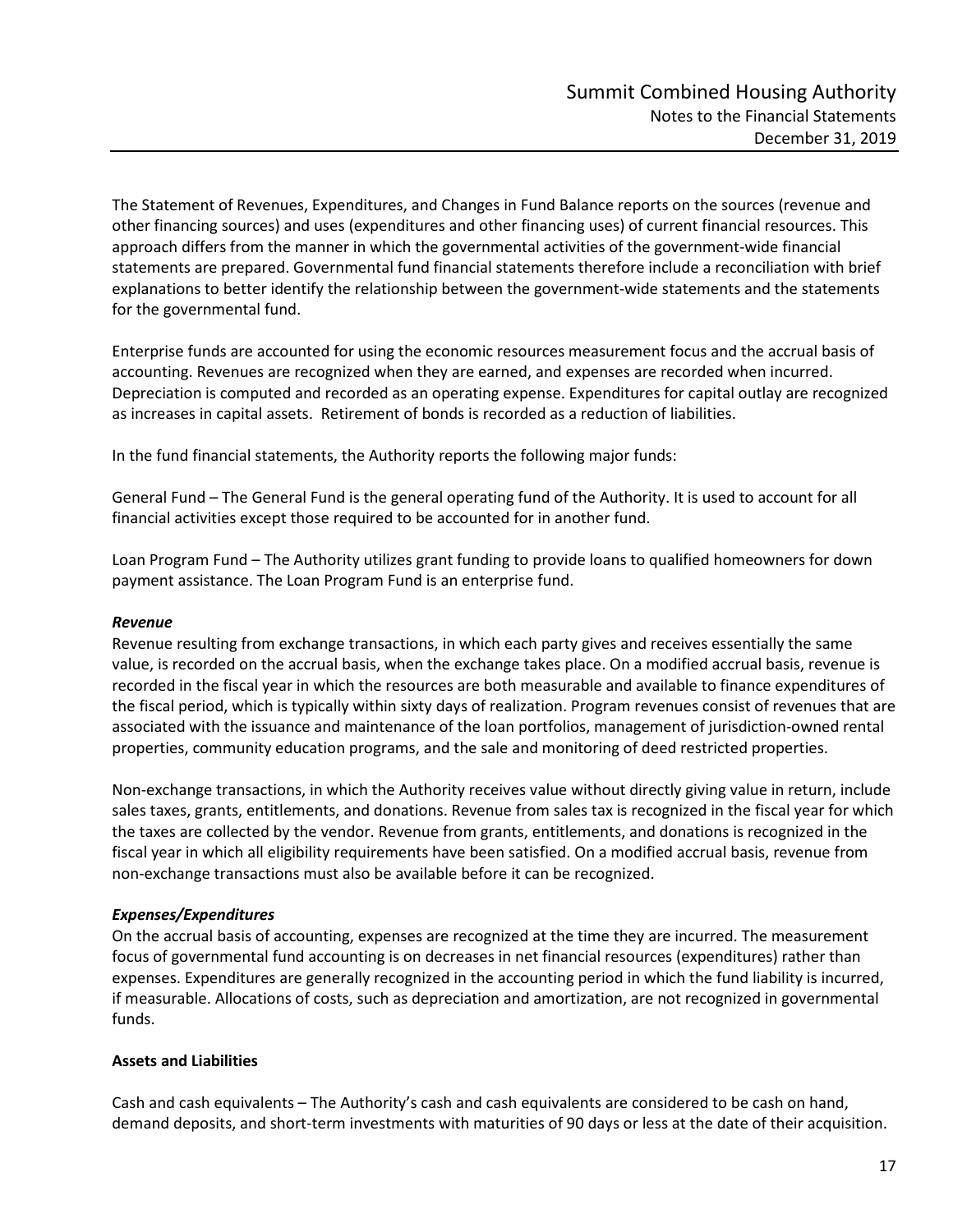Restricted cash and cash equivalents – The Authority's restricted cash and cash equivalents in the loan fund consists of cash comprised of proceeds from grants and program income, the use of which is subject to specific guidelines outlined in the original grant or in the grant close out agreements and which cannot be used for the Authority's general operations. The Authority's restricted cash and cash equivalents in the general fund are restricted for use related to Ophir Mountain and the Town of Breckenridge.

Receivables – all receivables are reported at their book value and, where appropriate, are reduced by the estimated portion that is expected to be uncollectible.

Capital assets – All capital assets are stated at cost or estimated cost. The capitalization threshold for fixed assets is \$5,000. Depreciation of the estimated useful lives of the assets is computed using the straight-line method. Estimated useful lives are currently 5 years for capital assets. The costs of normal maintenance and repairs that do not add to the value of the asset or materially extend an asset's life are not capitalized.

General capital assets are those assets not specifically related to activities reported in other funds. These assets generally result from expenditures in the governmental funds. These assets are reported in the governmentwide statement of net position but are not reported in the fund financial statements.

#### **Accrued Liabilities and Long-Term Obligation**

All payables, accrued liabilities, and long-term obligations are reported in the government-wide financial statements. In general, governmental fund payables and accrued liabilities that, once incurred, are paid in a timely manner and in full from current financial resources are reported as obligations of the funds.

# **Net Position**

Net position is classified and displayed in three components:

- a) Net investment in capital assets consists of capital assets including restricted capital assets, net of accumulated depreciation and reduced by the outstanding balances of any bonds, mortgages, notes, or other borrowings that are attributable to the acquisition, construction, or improvement of those assets.
- b) Restricted net position consists of net position with constraints placed on the use either by (1) external groups, such as creditors, grantors, or laws or regulations of other governments; or (2) law through constitutional provisions or enabling legislation. The Authority utilizes restricted net position before utilizing unrestricted net position when an expense is incurred for both purposes.
- c) Unrestricted net position all other net positions that do not meet the definition of "restricted" or "net investment in capital assets." The unrestricted net position is available for future operations or distributions.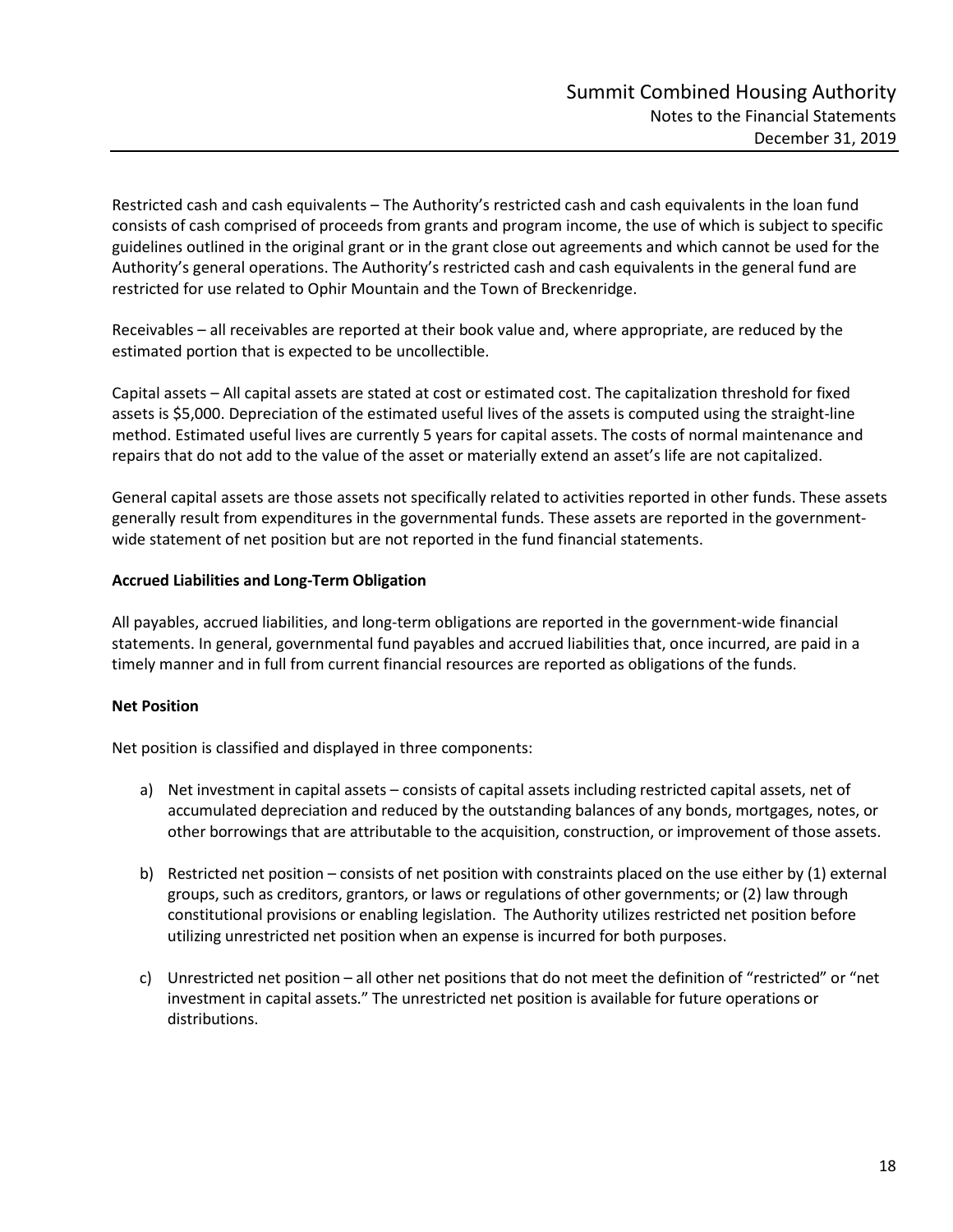#### **Fund Balance**

Nonspendable – consists of amounts that cannot be spent because they are either (a) not in spendable form or (b) legally or contractually required to be maintained intact. The nonspendable fund balance was \$3,826 as of December 31, 2019 and is related to prepaid expenses.

Restricted – General Fund - Article X, Section 20 of the Constitution of the State of Colorado (TABOR) requires the Authority to establish emergency reserves (see Note 6). A restriction of \$30,000 of the General Fund balance has been made in compliance with this requirement. Additionally, \$36,470 has been restricted for use related to Ophir Mountain, and \$150 has been restricted by donors.

Committed – General Fund - Committed fund balance includes those items which can be used for specific purposes pursuant to constraints imposed by formal action of the Board of Directors. Those committed amounts cannot be used for any other purpose unless the Board of Directors formally removes or changes the specified uses. The Authority had no committed fund balance as of December 31, 2019.

Assigned – Includes all amounts that are constrained by the Authority's intent to be used for a specific purpose but are neither committed nor restricted. As of December 31, 2019, the assigned fund balance was \$0.

Unassigned – consists of the residual classification for the General Fund. This represents amounts that have not been assigned to other funds and that have not been restricted, committed, or assigned for specific purposes.

If both restricted and unrestricted amounts of fund balance are available for use when an expenditure is made, it is the Authority's policy to use restricted amounts first. Unrestricted fund balance will be used in the following order: committed, assigned, and then unassigned.

#### **Budgets and Budgetary Accounting**

Budgets are adopted on an accrual basis. Annual appropriated budgets are adopted for the fund. All annual appropriations lapse at fiscal year-end.

The Authority adheres to the following procedures in establishing the budgetary data reflected in the financial statements:

- Budgets are required by state law for all General and Special Revenue funds. The budget includes proposed expenditures and the means of financing them. All budgets lapse at year-end.
- Prior to December 31, the budget is adopted by formal resolution.
- Budgets are required to be filed with the State of Colorado within thirty days after the beginning of the fiscal year.
- Expenditures may not legally exceed appropriations at the fund level.
- The Authority Board must approve revisions that alter the total expenditures of any fund.
- Budgeted amounts reported in the accompanying financial statements are as originally adopted by the Authority Board or revised by the Authority Board.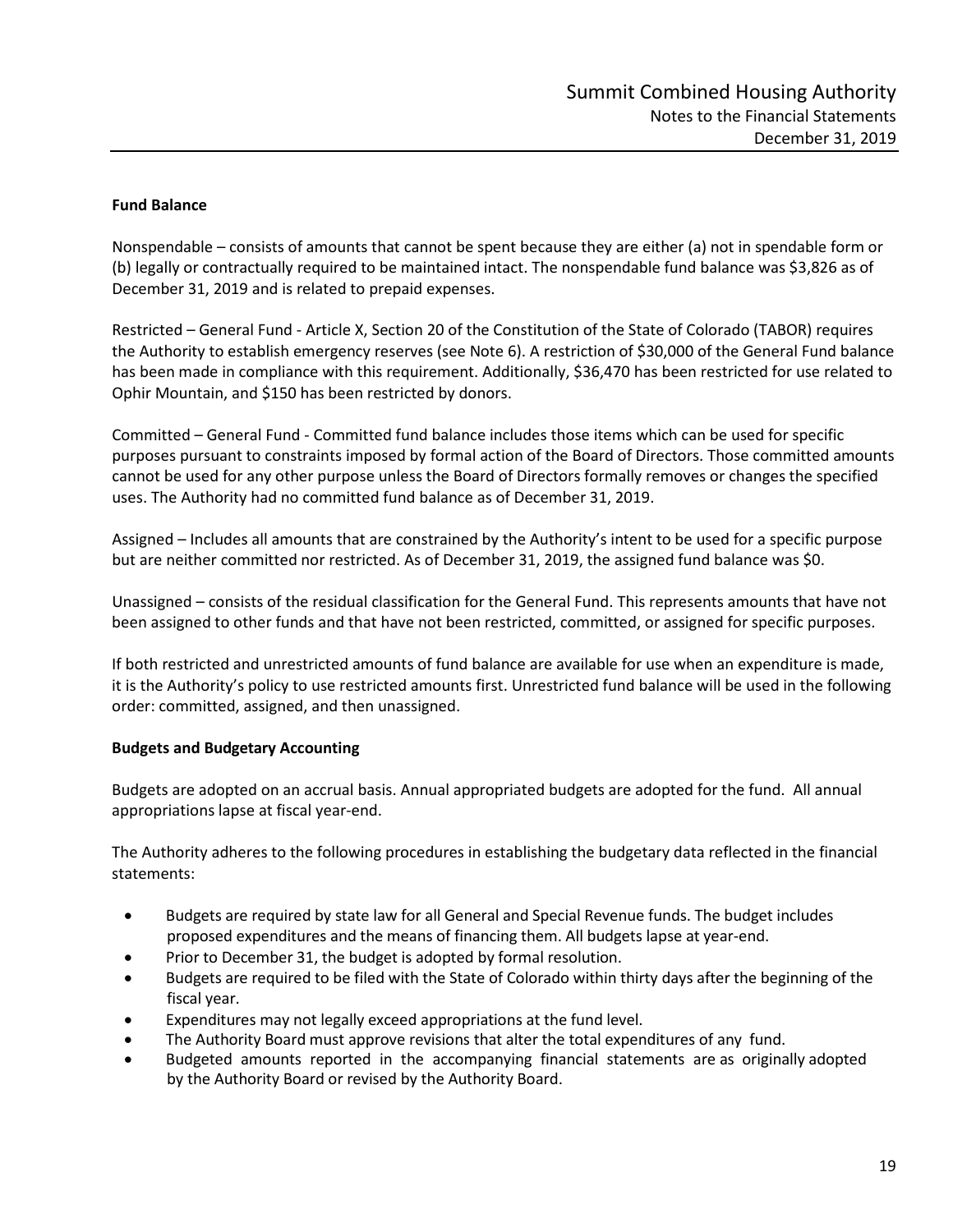The Loan Fund was over budget by \$6,630 in 2019, due to a loan servicing fee reimbursement.

#### **Use of Estimates in the Preparation of Financial Statements**

The preparation of financial statements in conformity with accounting principles generally accepted in the United States of America requires management to make estimates and assumptions that affect the reported amounts and disclosures. Accordingly, actual results could differ from those estimates.

#### **Note 2 - Cash and Investments**

#### **Cash Deposits**

As of December 31, 2019, the Authority's cash deposits had a carrying balance of \$1,769,033 with corresponding bank balance of \$2,040,365 of which \$256,513 is federally insured. The Colorado Public Deposit Protection Act (PDPA) requires that all units of local government deposit cash in eligible public depositories. Eligibility is determined by state regulations. Amounts on deposit in excess of federal insurance levels must be collateralized. The eligible collateral is specified under the PDPA. PDPA allows the institution to create a single collateral pool for all public funds. The pool for all the uninsured public deposits as a group is to be maintained by another institution or held in trust. The market value of the collateral must be at least equal to 102% of the uninsured deposits. The Authority had \$1,783,852 collateralized under PDPA.

The Colorado Divisions of Banking and Financial Services are required by statute to monitor the naming of eligible depositories and reporting of the uninsured deposits and assets maintained in the collateral pools.

#### **Custodial Credit Risk – Deposits**

Custodial credit risk is the risk that in the event of a bank failure, the Authority's deposits may not be returned to it. The Authority does not have a deposit policy for custodial credit risk. As of December 31, 2019, none of the Authority's bank deposits were exposed to custodial credit risk.

Colorado statutes specify in which investment instruments the units of local government may invest:

- Obligations of the United States and certain United States government agency securities.
- Certain international agency securities.
- General obligation and revenue bonds of United States local government entities
- Bankers' acceptances of certain banks.
- Commercial paper.
- Local government investment pools.
- Written repurchase agreements collateralized by certain authorized securities.
- Certain money market funds.
- Guaranteed investment contracts.

As of December 31, 2019, the Board had not adopted a formal investment policy and had no investments.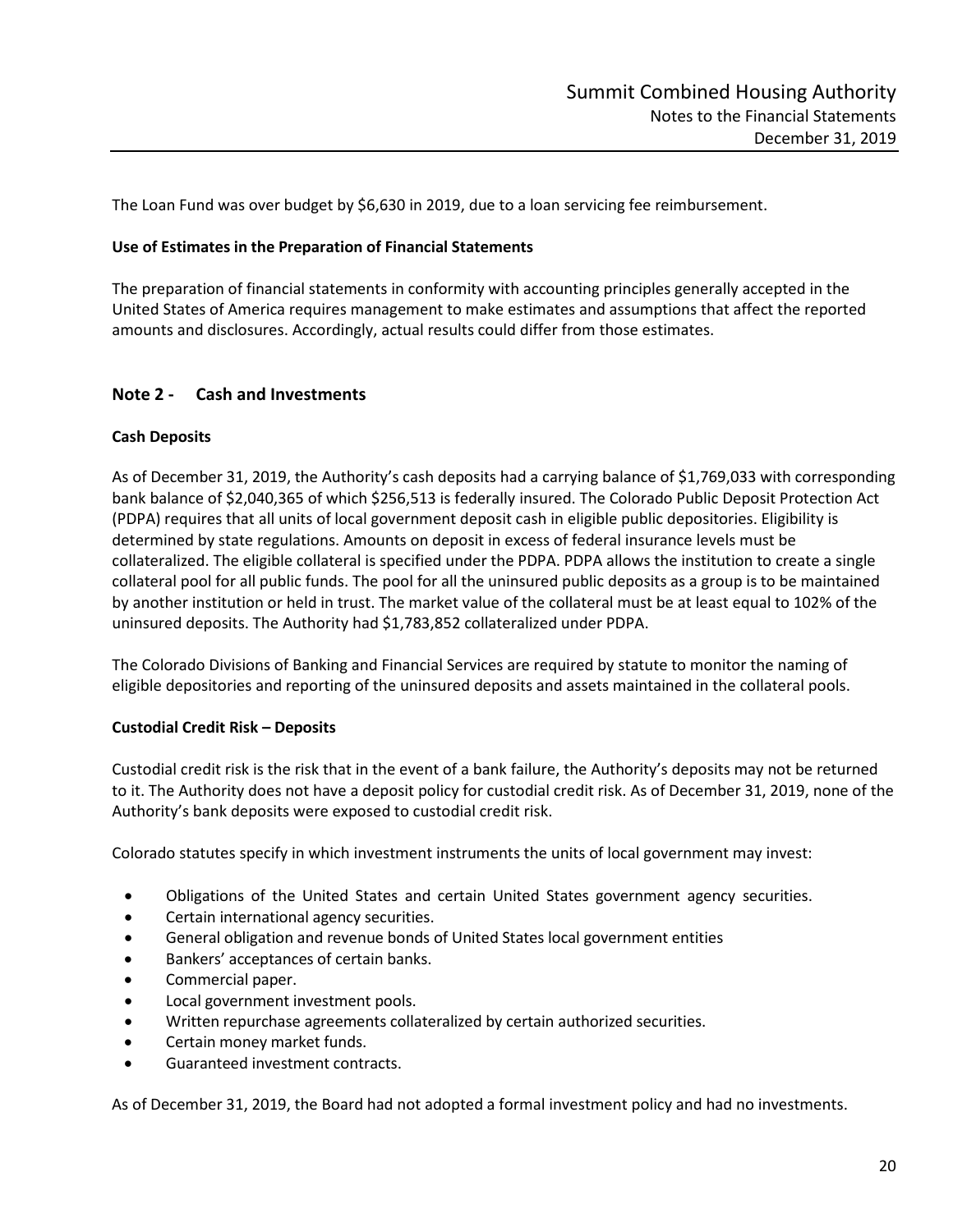# **Note 3 - Capital Assets**

A summary of changes to capital assets for 2019 is as follows:

| <b>Governmental Activities</b>   | Beginning<br><b>Balance</b> | <b>Increases</b> | Decreases | Ending<br><b>Balance</b> |
|----------------------------------|-----------------------------|------------------|-----------|--------------------------|
| Depreciable Capital Assets       |                             |                  |           |                          |
| Leasehold improvements           | \$                          | \$<br>49,507     | \$        | \$<br>49,507             |
| Software                         | 13,350                      |                  |           | 13,350                   |
| Total depreciable capital assets | 13,350                      | 49,507           |           | 62,857                   |
| Less accumulated depreciation    |                             |                  |           |                          |
| Leasehold improvements           |                             |                  |           |                          |
| Software                         | (10,680)                    | (2,670)          |           | (13, 350)                |
|                                  | (10,680)                    | (2,670)          |           | (13, 350)                |
| Net capital assets               | 2,670                       | 46,837           |           | Ś<br>49,507              |

Depreciation expense of \$2,670 was charged to the Housing Function.

#### **Note 4 - Notes Receivable**

Notes receivable at December 31, 2019 consisted of the following:

| Loan Program Fund                                                    |           |
|----------------------------------------------------------------------|-----------|
| Down payment assistance and rehabilitation (interest rates of 2%-3%) | 1,238,547 |
| Less allowance for doubtful accounts                                 | (27, 749) |
| Net loan program receivables                                         | 1,210,798 |
| Total                                                                | 1,210,798 |

#### **Loan Program Fund**

The Authority has several loans outstanding for down payment assistance and rehabilitation. Loans have an interest rate of either 2% or 3%, depending on the specific loan program and origination date. Loans in default accrue interest at 6%. The balance of these loans is reported in the Loan Program Fund. Management has established an allowance for uncollectible accounts in the amount of \$27,749.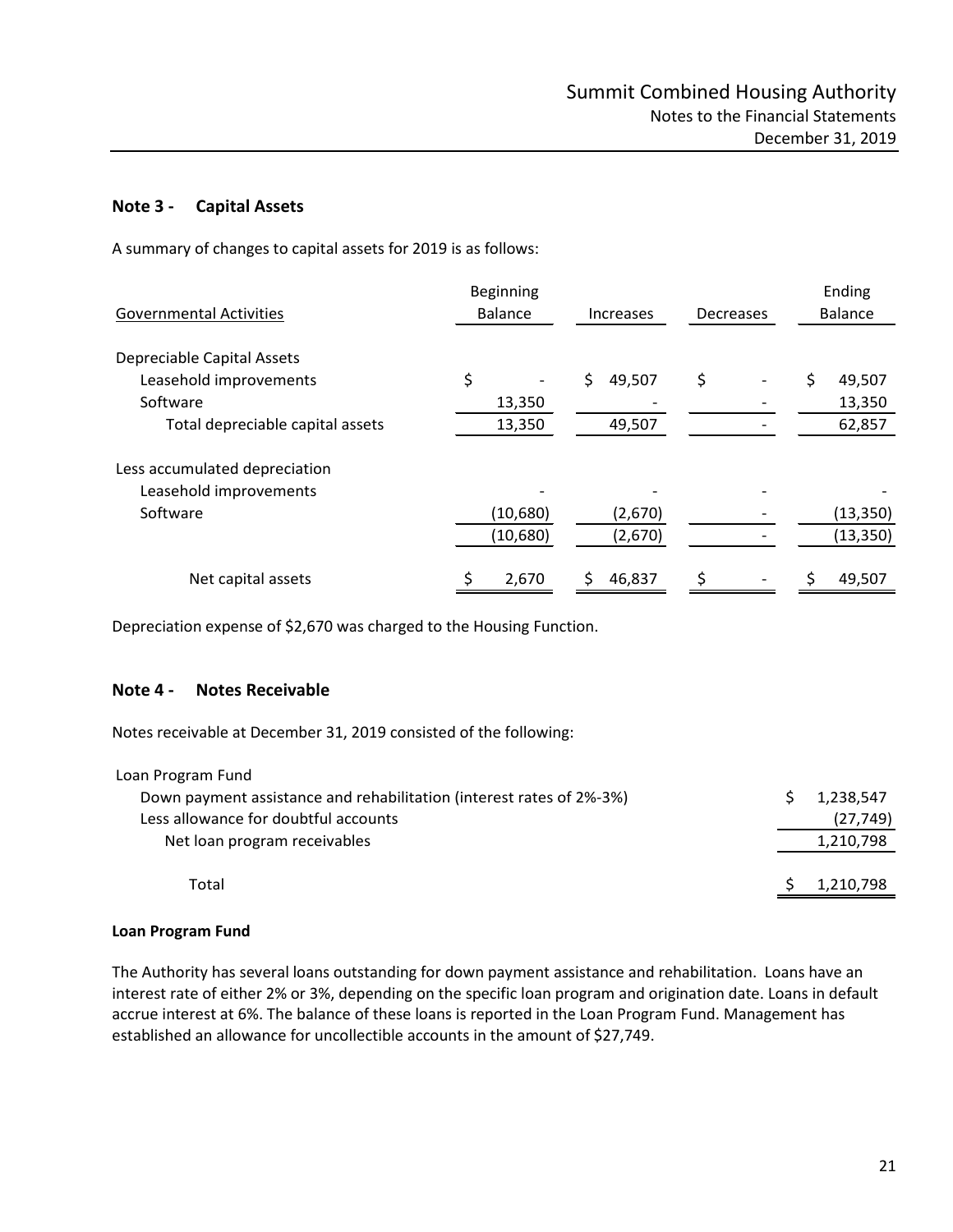# **Note 5 - Compensated Absences**

A summary of changes to accrued compensated absences for 2019 is as follows:

| Beginning<br><b>Balance</b>  |  |       |    | Increases | Decreases | Ending<br><b>Balance</b> |        | Due Within<br>One Year |       |
|------------------------------|--|-------|----|-----------|-----------|--------------------------|--------|------------------------|-------|
| Accrued compensated absences |  | 5.739 | S. | 17,402    | \$10,518  |                          | 12.623 |                        | 6.312 |

# **Note 6 - Interest in Breckenridge Terrace LLC**

During 2001, the Authority acquired a 50% ownership interest in Breckenridge Terrace LLC to provide housing facilities for residents of Summit County. The term of Breckenridge Terrace LLC expires on December 31, 2040, unless it is earlier dissolved in accordance with provision of the Amended and Restated Operating Agreement. The Authority's ownership was acquired when they bought out two other private investor members for \$250,000. The terms of the Amended and Restated Operating Agreement state that the Authority is the Investor Member, and as an investor member, they shall receive a preferred return in an amount equal to the amount of the investment member's initial capital contribution of \$661,777 plus five percent (5%) cumulative simple interest per annum.

The Authority will receive their investor member preferred return to the extent that cash flows are available. Since the date of acquisition, the Authority has not been allocated any share of income or profits. Unaudited financial information for Breckenridge Terrace LLC indicates that the entity has an accumulated deficit and has experienced ongoing net losses. The Authority has no obligation to provide ongoing support or to finance the deficits of Breckenridge Terrace LLC. However, as a result of the continuing losses, the Authority has determined that its interest in Breckenridge Terrace LLC does not have any value.

As part of the interest in Breckenridge Terrace LLC, the Authority has a contingent liability in the amount of \$250,000 to the Town of Breckenridge relating to the financing of the interest in Breckenridge Terrace. The Authority borrowed the money from the Town of Breckenridge and immediately used those funds to acquire a fifty-percent equity interest in Breckenridge Terrace LLC. The \$250,000 is payable to the Town of Breckenridge, plus 5% cumulative simple interest, in the event and to the extent they receive cash flows from Breckenridge Terrace LLC. A payable to the Town is only recorded to the extent of project cash flows that are expected. Based on the ongoing losses of Breckenridge Terrace LLC and the fact that no cash flows have been received, nor are they expected to be received, no liability has been recorded as of December 31, 2019.

# **Note 7 - Tax, Spending, and Debt Limitation**

Article X, Section 20 of the Colorado Constitution, The Taxpayer's Bill of Rights (TABOR), contains several limitations, including revenue raising, spending abilities, and other specific requirements of state and local governments. TABOR is complex and subject to judicial interpretation. The Authority believes it is in compliance with the requirements of TABOR.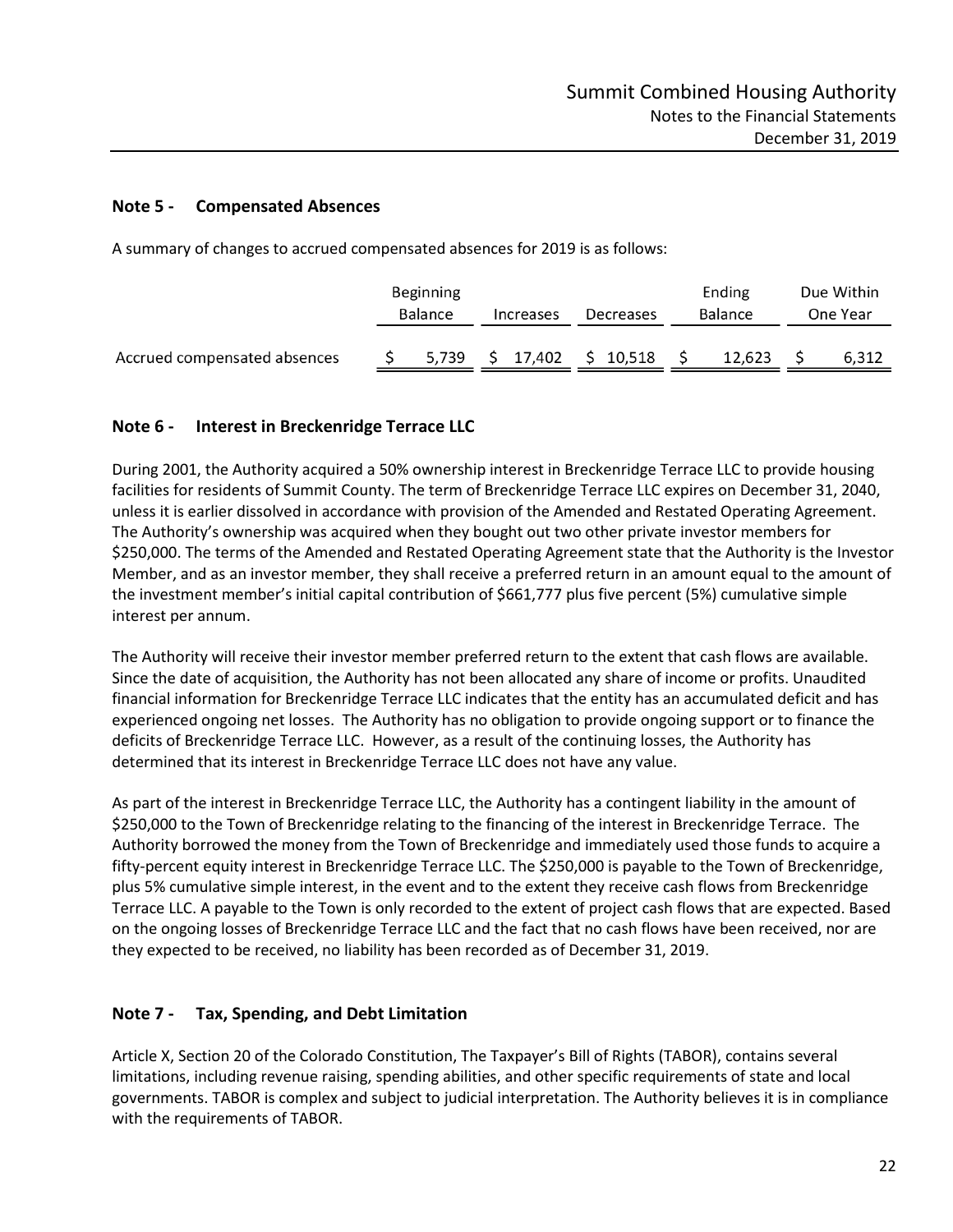Spending and revenue limits are determined based on the prior year's fiscal year spending adjusted for allowable increases based upon inflation and local growth. Fiscal year spending is generally defined as expenditures plus reserve increases with certain exceptions. Revenue in excess of the fiscal year spending limit must be refunded unless the voters approve retention of such revenue.

TABOR requires local governments to establish emergency reserves, which must be at least 3% of fiscal year spending, excluding bonded debt service. Local governments are not allowed to use the emergency reserves to compensate for economic conditions, revenue shortfalls or salary or benefit increases. This Authority had an emergency reserve of \$30,000 as of December 31, 2019.

# **Note 8 - Risk Management**

The Authority is exposed to various risks of loss related to torts; theft of, damage to, and destruction of assets; errors and omissions; injuries to employees; and natural disaster. The Authority is a participant in the Housing Authority Risk Retention Group. The Group was formed by an agreement by member housing authorities of the Membership and is restricted to housing authorities around the country.

The purpose of the Group is to provide defined property, liability, workers' compensation and associated coverages, and claims and risk management services related thereto, for members through a self-insurance pool. The group has contracted with other third parties to operate, administer and manage the group. In the event aggregated losses incurred by the group exceed amounts recoverable from the reinsurance contracts and capital and surplus accumulated by the group, additional contributions may be required from the group members. Settled claims have not exceeded the Authority's commercial coverage in the last three years.

# **Note 9 - Commitments and Contingencies**

The Authority participates in a number of Federal, State, and local programs that are fully or partially funded by grants received from other entities. Expenses financed by grants are subject to audit by the appropriate grantor. If expenses are disallowed due to noncompliance with grant program regulations, the Authority may be required to reimburse the grantor. At December 31, 2019 the Authority believes they are in compliance with provisions of the grant agreements.

On occasion the Authority could be subject to claims or litigation. Although the outcome of such claims or litigation cannot be predicted by the Authority with certainty, the Authority believes the final outcome of these matters will not materially affect the financial statements of the Authority.

Subsequent to year-end, the Authority has been negatively impacted by the effects of the world-wide coronavirus pandemic. The Authority is closely monitoring its operations, liquidity, and capital resources and is actively working to minimize the current and future impact of this unprecedented situation. As of the date of issuance of these financial statements, the full impact to the Authority's financial position is not known.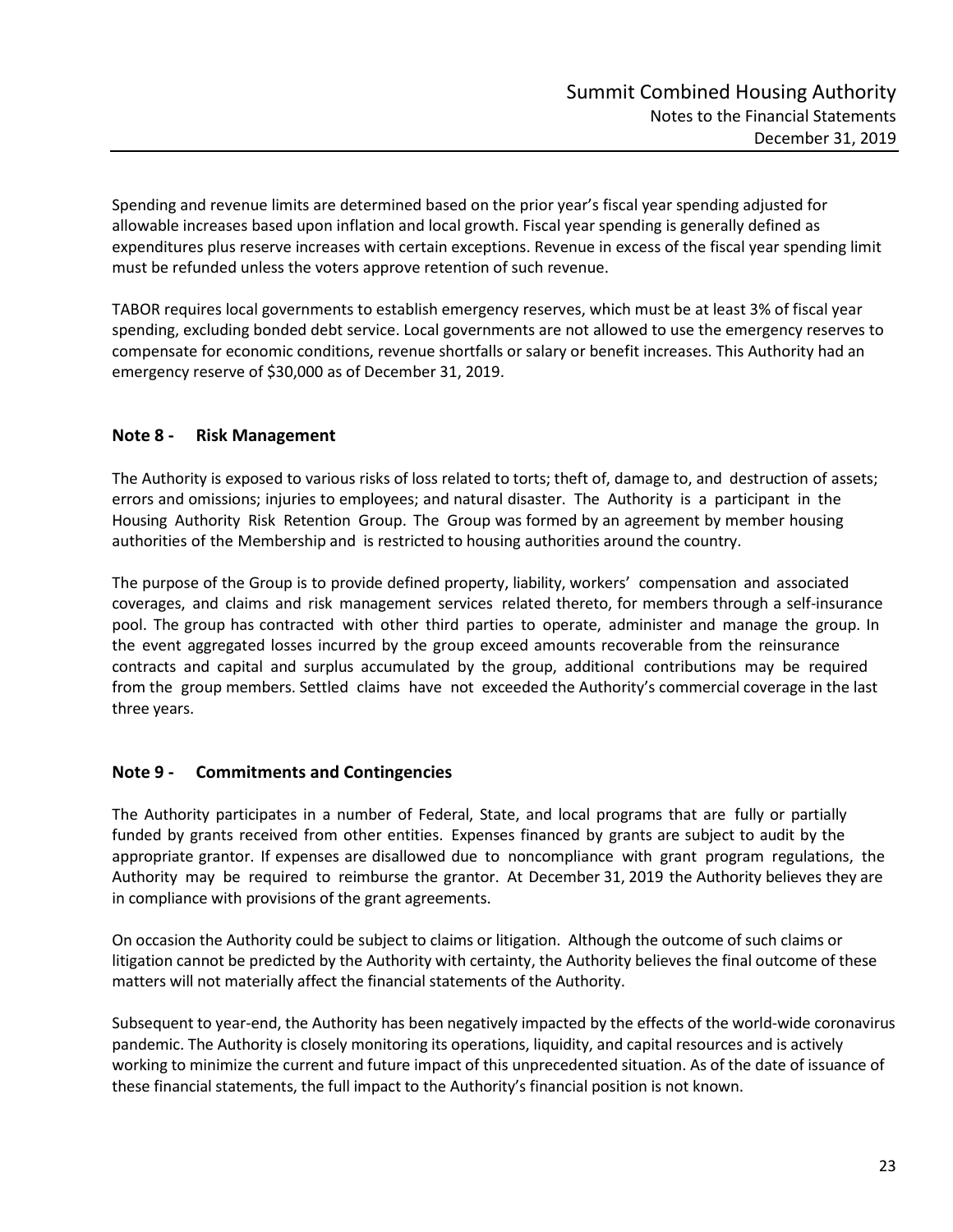

Supplementary Information December 31, 2019 Summit Combined Housing Authority